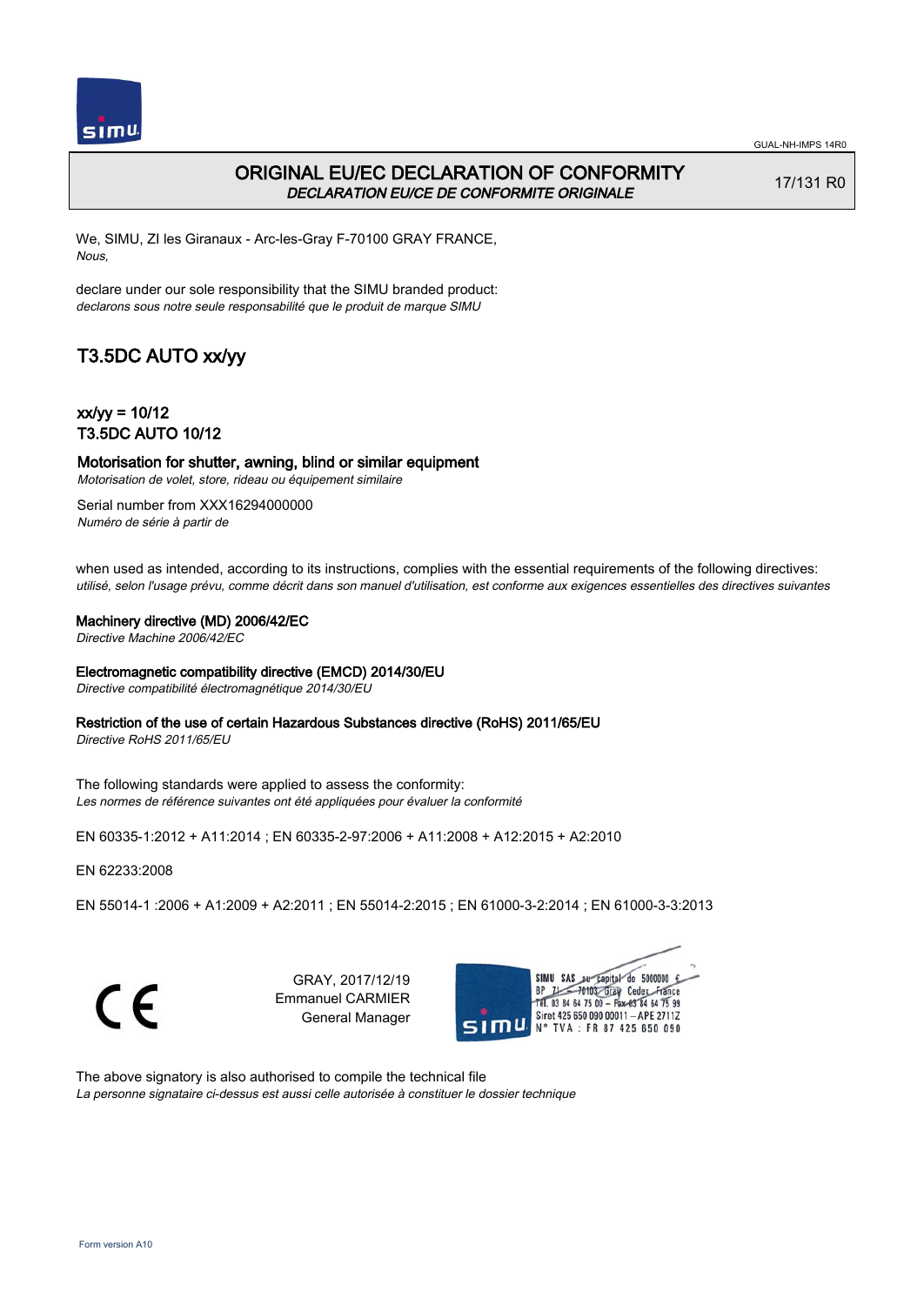

### ORIGINAL EU/EC DECLARATION OF CONFORMITY 17/131 R0

We, SIMU, ZI les Giranaux - Arc-les-Gray F-70100 GRAY FRANCE,

declare under our sole responsibility that the SIMU branded product:

## T3.5DC AUTO xx/yy

### $xx/yy = 10/12$ T3.5DC AUTO 10/12

### Motorisation for shutter, awning, blind or similar equipment

Serial number from XXX16294000000

when used as intended, according to its instructions, complies with the essential requirements of the following directives:

#### Machinery directive (MD) 2006/42/EC

#### Electromagnetic compatibility directive (EMCD) 2014/30/EU

#### Restriction of the use of certain Hazardous Substances directive (RoHS) 2011/65/EU

The following standards were applied to assess the conformity:

EN 60335‑1:2012 + A11:2014 ; EN 60335‑2‑97:2006 + A11:2008 + A12:2015 + A2:2010

EN 62233:2008

EN 55014‑1 :2006 + A1:2009 + A2:2011 ; EN 55014‑2:2015 ; EN 61000‑3‑2:2014 ; EN 61000‑3‑3:2013



GRAY, 2017/12/19 Emmanuel CARMIER General Manager



The above signatory is also authorised to compile the technical file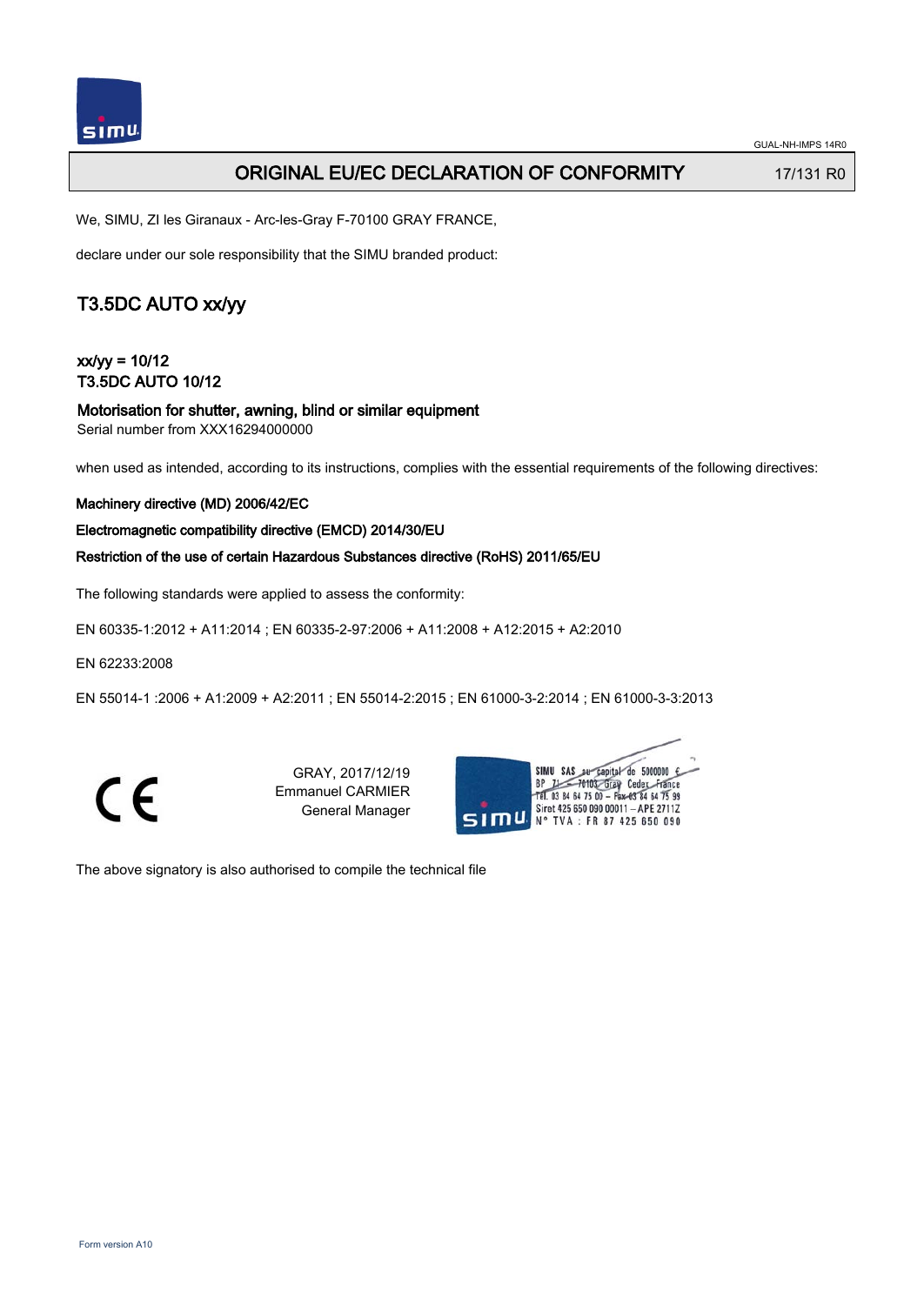

17/131 R0

## ORIGINAL EU/EC DECLARATION OF CONFORMITY ORIGINAL EU/EG-KONFORMITÄTSERKLÄRUNG

We, SIMU, ZI les Giranaux - Arc-les-Gray F-70100 GRAY FRANCE, Wir,

declare under our sole responsibility that the SIMU branded product: erklären unter unserer alleinigen Verantwortung, dass das mit der Marke SIMU versehene Produkt

## T3.5DC AUTO xx/yy

 $xx/yy = 10/12$ T3.5DC AUTO 10/12

### Motorisation for shutter, awning, blind or similar equipment

Motorisierung für Abschlüsse or ähnliche Ausrüstung

Serial number from XXX16294000000 Seriennummer ab

when used as intended, according to its instructions, complies with the essential requirements of the following directives: den einschlägigen Bestimmungen der folgenden Richtlinien entspricht, wenn es nach den Anweisungen des Herstellers bestimmungsgemäß verwendet wird

#### Machinery directive (MD) 2006/42/EC

Maschinenrichtlinie 2006/42/EC

#### Electromagnetic compatibility directive (EMCD) 2014/30/EU

Richtlinie über die elektromagnetische Verträglichkeit 2014/30/EU

### Restriction of the use of certain Hazardous Substances directive (RoHS) 2011/65/EU

RoHS-Richtlinie 2011/65/EU

The following standards were applied to assess the conformity: Die Konformität wird durch die Einhaltung folgender Normen nachgewiesen

EN 60335‑1:2012 + A11:2014 ; EN 60335‑2‑97:2006 + A11:2008 + A12:2015 + A2:2010

EN 62233:2008

EN 55014‑1 :2006 + A1:2009 + A2:2011 ; EN 55014‑2:2015 ; EN 61000‑3‑2:2014 ; EN 61000‑3‑3:2013

C E

GRAY, 2017/12/19 Emmanuel CARMIER General Manager



The above signatory is also authorised to compile the technical file Die oben genannte Person ist auch bevollmächtigt, die relevanten technischen Unterlagen zusammenzustellen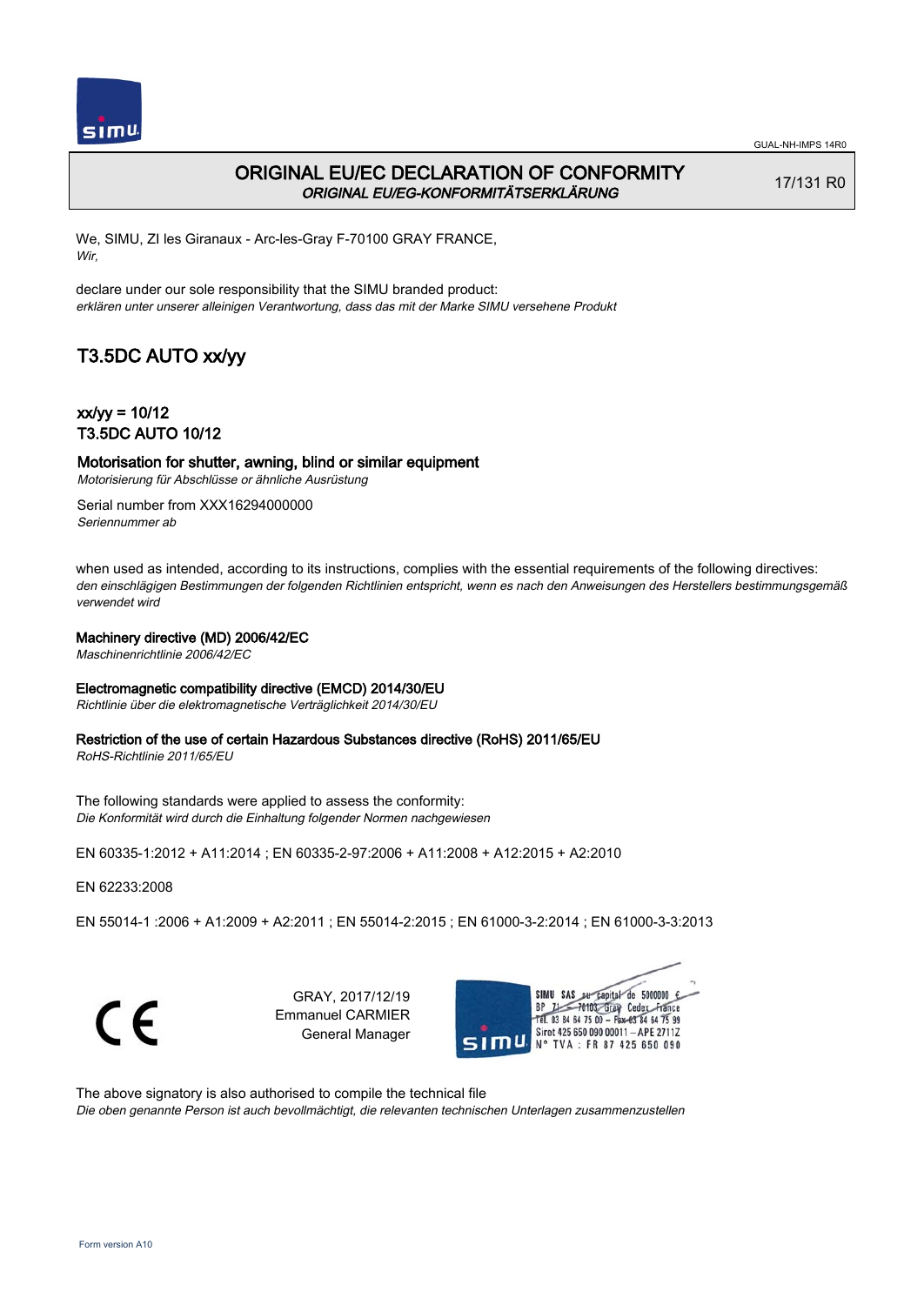

### ORIGINAL EU/EC DECLARATION OF CONFORMITY ОРИГИНАЛНА EU/EC ДЕКЛАРАЦИЯ ЗА СЪОТВЕТСТВИЕ

17/131 R0

We, SIMU, ZI les Giranaux - Arc-les-Gray F-70100 GRAY FRANCE, Ние,

declare under our sole responsibility that the SIMU branded product: декларираме на своя лична отговорност, че продукт с търговска марка SIMU

## T3.5DC AUTO xx/yy

 $xx/w = 10/12$ T3.5DC AUTO 10/12

### Motorisation for shutter, awning, blind or similar equipment

Моторизация за ролетни щори, сенници или други подобни засенчващи изделия

Serial number from XXX16294000000 сериен номер от

when used as intended, according to its instructions, complies with the essential requirements of the following directives: когато се използва съобразно предназначението си и в съответствие с инструкциите е в съответствие с основните изисквания на следните директиви

#### Machinery directive (MD) 2006/42/EC

Машинна директива 2006/42/EC

#### Electromagnetic compatibility directive (EMCD) 2014/30/EU

Директива за електромагнитна съвместимост 2014/30/EU

#### Restriction of the use of certain Hazardous Substances directive (RoHS) 2011/65/EU

RoHS Директива относно ограничението на употребата на определени опасни вещества в електрическото и електронното оборудване 2011/65/EU

The following standards were applied to assess the conformity: Следните референтни стандарти са приложени за оценяване на съответствието

EN 60335‑1:2012 + A11:2014 ; EN 60335‑2‑97:2006 + A11:2008 + A12:2015 + A2:2010

EN 62233:2008

EN 55014‑1 :2006 + A1:2009 + A2:2011 ; EN 55014‑2:2015 ; EN 61000‑3‑2:2014 ; EN 61000‑3‑3:2013



GRAY, 2017/12/19 Emmanuel CARMIER General Manager



The above signatory is also authorised to compile the technical file Гоеподписващия също е упълномощен да съставя техническо досие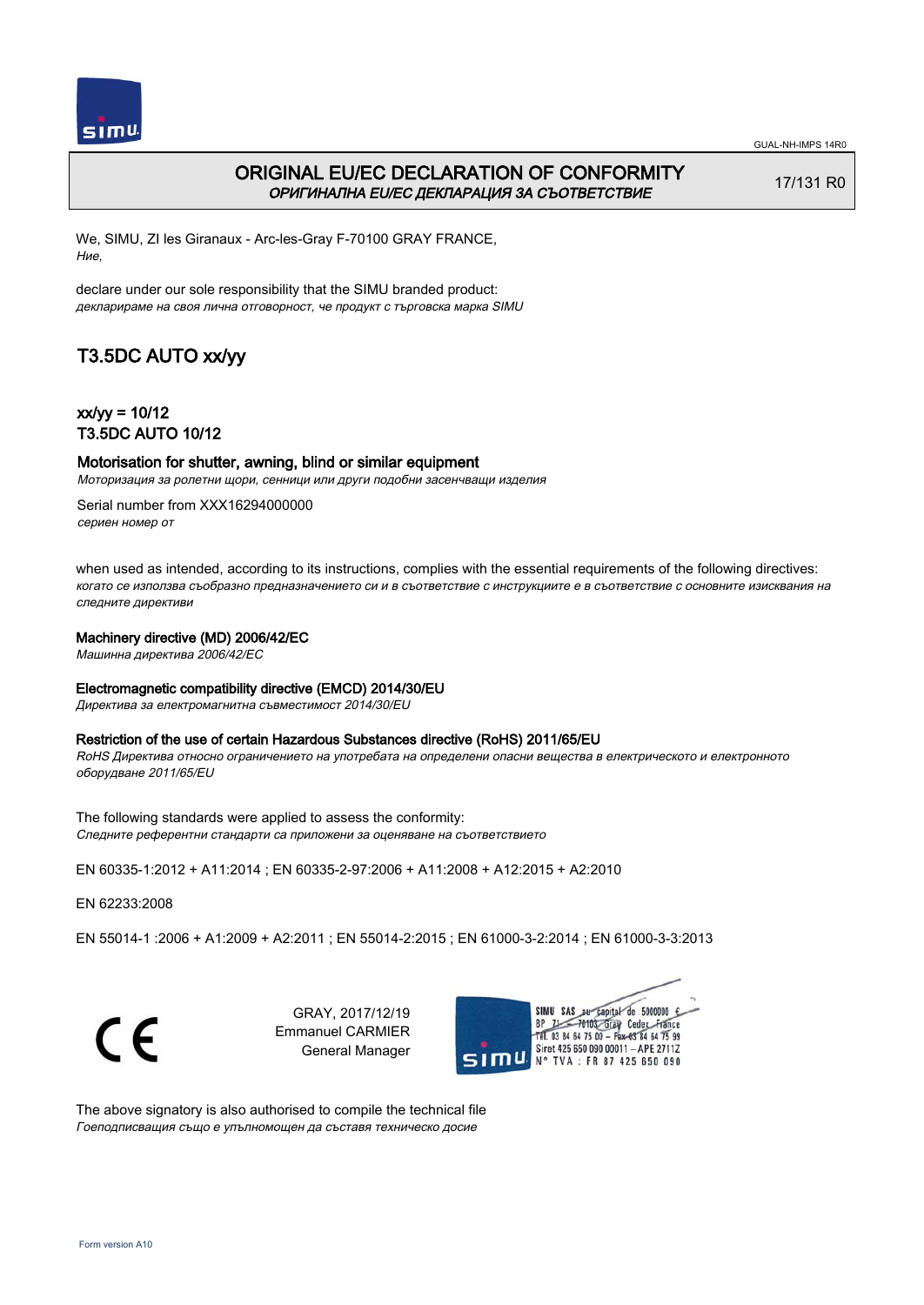

17/131 R0

## ORIGINAL EU/EC DECLARATION OF CONFORMITY ORIGINÁLNÍ EU/ES PROHLÁŠENÍ O SHODĚ

We, SIMU, ZI les Giranaux - Arc-les-Gray F-70100 GRAY FRANCE, My,

declare under our sole responsibility that the SIMU branded product: prohlašujeme na svou výlučnou odpovědnost, že výrobek značky SIMU

## T3.5DC AUTO xx/yy

 $xx/yy = 10/12$ T3.5DC AUTO 10/12

### Motorisation for shutter, awning, blind or similar equipment

Pohon pro rolety, markýzy, clony nebo podobná zařízení

Serial number from XXX16294000000 Sériové číslo od

when used as intended, according to its instructions, complies with the essential requirements of the following directives: pokud je používán v souladu s účelem použití a s návodem, splňuje základní požadavky těchto směrnic

#### Machinery directive (MD) 2006/42/EC

Směrnice o strojních zařízeních 2006/42/EC

#### Electromagnetic compatibility directive (EMCD) 2014/30/EU

Směrnice o elektromagnetické kompatibilitě 2014/30/EU

#### Restriction of the use of certain Hazardous Substances directive (RoHS) 2011/65/EU

Směrnice o omezení používání některých nebezpečných látek v elektrických a elektronických zařízeních 2011/65/EU

The following standards were applied to assess the conformity: Pro posouzení shody byly použity následující normy

EN 60335‑1:2012 + A11:2014 ; EN 60335‑2‑97:2006 + A11:2008 + A12:2015 + A2:2010

EN 62233:2008

EN 55014‑1 :2006 + A1:2009 + A2:2011 ; EN 55014‑2:2015 ; EN 61000‑3‑2:2014 ; EN 61000‑3‑3:2013

C E

GRAY, 2017/12/19 Emmanuel CARMIER General Manager



The above signatory is also authorised to compile the technical file Výše uvedená osoba je také osoba pověřená sestavením technické dokumentace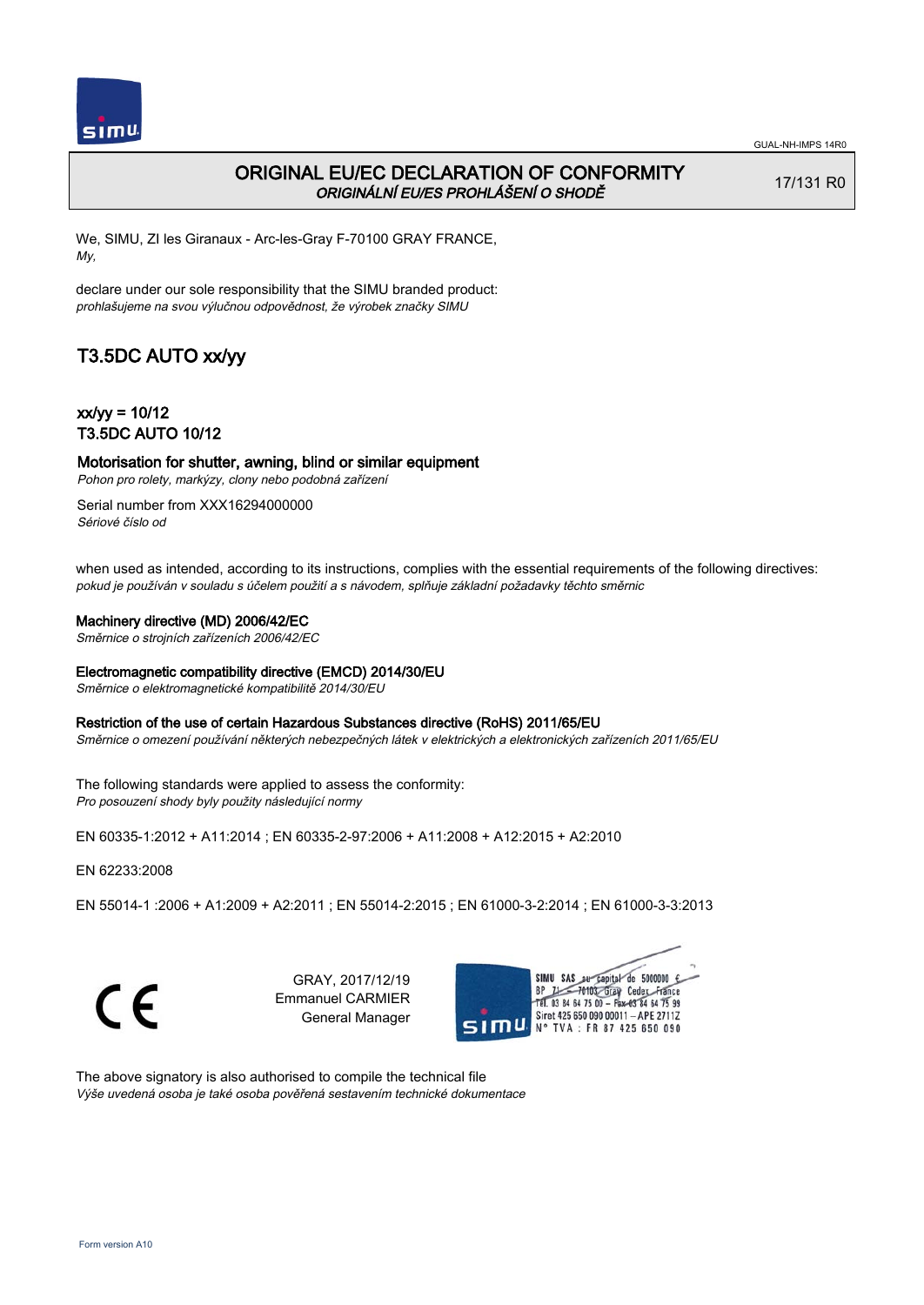

## ORIGINAL EU/EC DECLARATION OF CONFORMITY ORIGINAL EU/EF-OVERENSSTEMMELSESERKLÆRING

17/131 R0

We, SIMU, ZI les Giranaux - Arc-les-Gray F-70100 GRAY FRANCE, Vi,

declare under our sole responsibility that the SIMU branded product: erklærer som eneansvarlige, at SIMU mærkede produkter

# T3.5DC AUTO xx/yy

 $xx/yy = 10/12$ T3.5DC AUTO 10/12

## Motorisation for shutter, awning, blind or similar equipment

Motorisering af gitre, markiser, persienner eller lign. udstyr

Serial number from XXX16294000000 serienummer fra

when used as intended, according to its instructions, complies with the essential requirements of the following directives: når det anvendes efter hensigten, efter dennes instrukser, overholder kravene i følgende direktiver

#### Machinery directive (MD) 2006/42/EC

Maskindirektivet 2006/42/EC

#### Electromagnetic compatibility directive (EMCD) 2014/30/EU

Elektromagnetisk kompatibilitet direktiv 2014/30/EU

### Restriction of the use of certain Hazardous Substances directive (RoHS) 2011/65/EU

RoHS direktiv 2011/65/EU

The following standards were applied to assess the conformity: Referencestandarderne der følger blev anvendt til at vurdere overholdelsen

EN 60335‑1:2012 + A11:2014 ; EN 60335‑2‑97:2006 + A11:2008 + A12:2015 + A2:2010

EN 62233:2008

EN 55014‑1 :2006 + A1:2009 + A2:2011 ; EN 55014‑2:2015 ; EN 61000‑3‑2:2014 ; EN 61000‑3‑3:2013

C E

GRAY, 2017/12/19 Emmanuel CARMIER General Manager



The above signatory is also authorised to compile the technical file Personen nævnt ovenfor er også godkendt til at udarbejde det tekniske dossier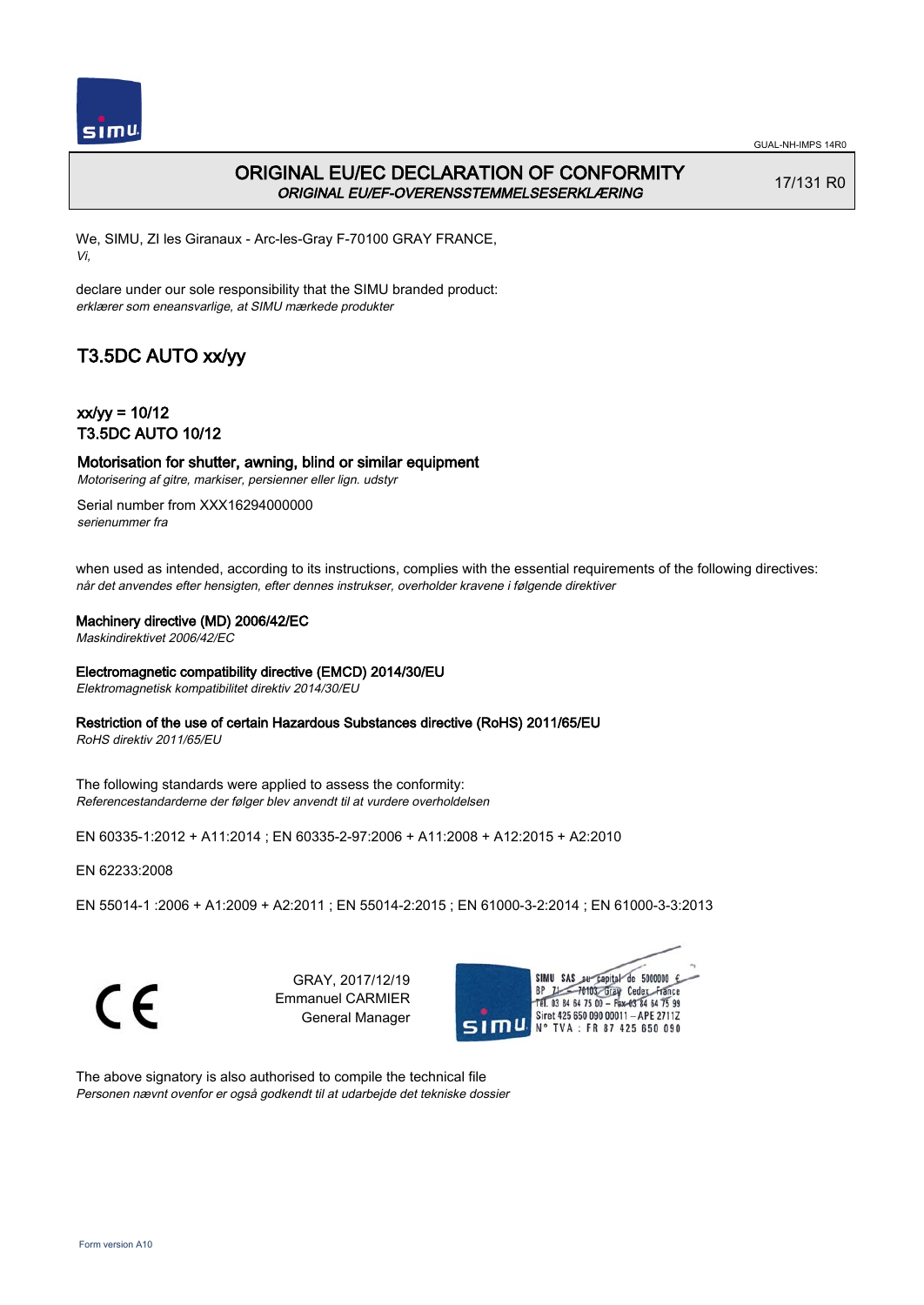

## ORIGINAL EU/EC DECLARATION OF CONFORMITY DECLARACIÓN UE/CE DE CONFORMIDAD ORIGINAL

17/131 R0

We, SIMU, ZI les Giranaux - Arc-les-Gray F-70100 GRAY FRANCE, Nosotros,

declare under our sole responsibility that the SIMU branded product: declaramos bajo nuestra única responsabilidad, que los productos de la marca SIMU

## T3.5DC AUTO xx/yy

 $xx/yy = 10/12$ T3.5DC AUTO 10/12

## Motorisation for shutter, awning, blind or similar equipment

Motorización de persiana, toldo, cortina o equipos similares

Serial number from XXX16294000000 número de serie a partir de

when used as intended, according to its instructions, complies with the essential requirements of the following directives: cuando se utilizan según el uso previsto, de conformidad con sus instrucciones, cumplen con los requisitos esenciales de las siguientes directivas

### Machinery directive (MD) 2006/42/EC

Directiva "Máquinas" 2006/42/EC

#### Electromagnetic compatibility directive (EMCD) 2014/30/EU

Directiva compatibilidad electromagnética 2014/30/EU

### Restriction of the use of certain Hazardous Substances directive (RoHS) 2011/65/EU

Directiva RoHS 2011/65/EU

The following standards were applied to assess the conformity: Las siguientes normas de referencia han sido aplicadas para evaluar la conformidad

EN 60335‑1:2012 + A11:2014 ; EN 60335‑2‑97:2006 + A11:2008 + A12:2015 + A2:2010

EN 62233:2008

EN 55014‑1 :2006 + A1:2009 + A2:2011 ; EN 55014‑2:2015 ; EN 61000‑3‑2:2014 ; EN 61000‑3‑3:2013

C E

GRAY, 2017/12/19 Emmanuel CARMIER General Manager



The above signatory is also authorised to compile the technical file el firmante, anteriormente mencionado tambien esta facultado para elaborar el expediente tecnico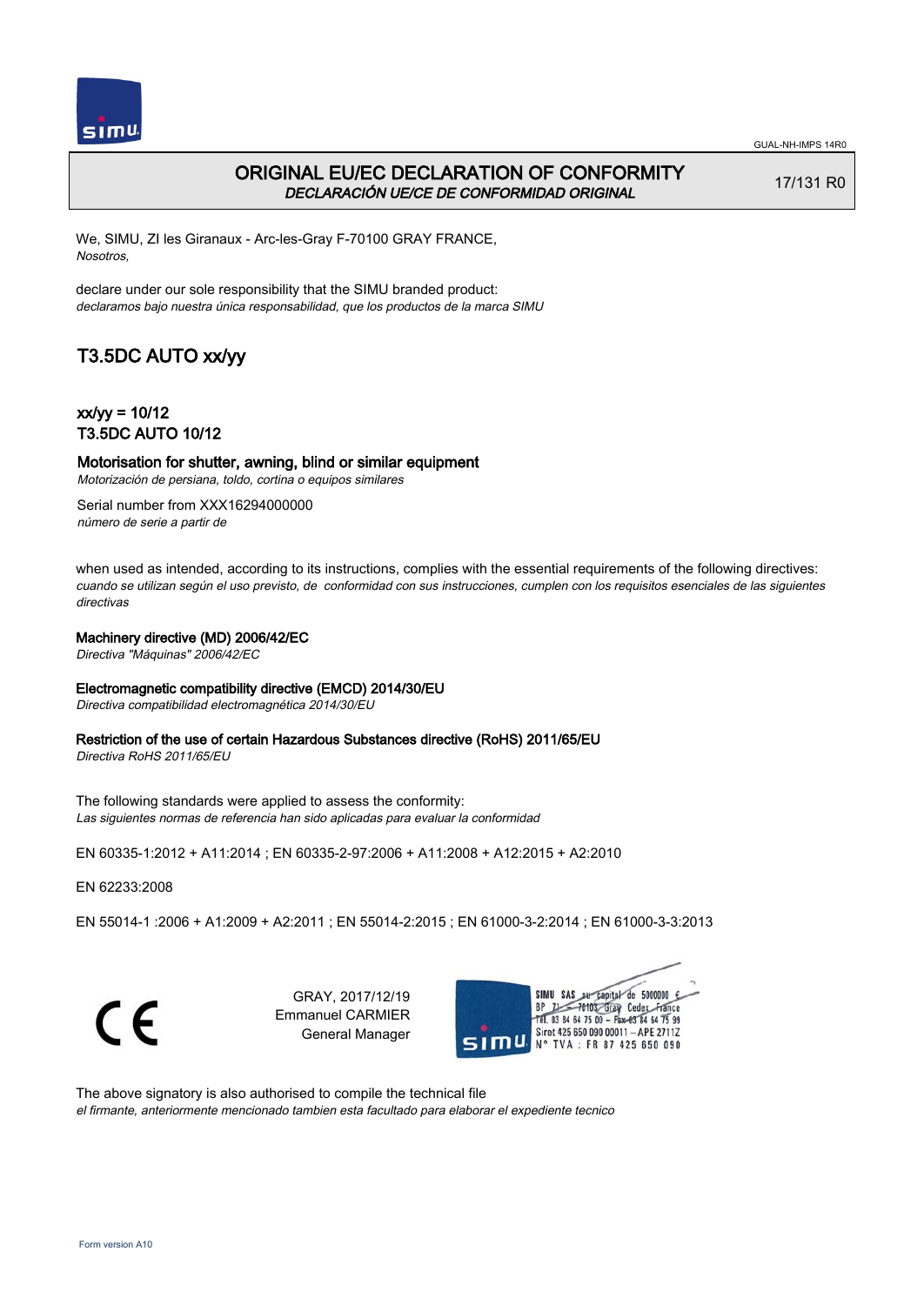

## ORIGINAL EU/EC DECLARATION OF CONFORMITY EL/EK VASTAVUSDEKLARATSIOON

17/131 R0

We, SIMU, ZI les Giranaux - Arc-les-Gray F-70100 GRAY FRANCE, Meie,

declare under our sole responsibility that the SIMU branded product: kinnitame kogu vastutusega, et SIMU kaubamärgiga tooted

# T3.5DC AUTO xx/yy

 $xx/yy = 10/12$ T3.5DC AUTO 10/12

## Motorisation for shutter, awning, blind or similar equipment

Aknaluukide, varikatuste, aknakardinate või sarnaste seadmete motoriseerimine

Serial number from XXX16294000000 Seerianumber alates

when used as intended, according to its instructions, complies with the essential requirements of the following directives: kui kasutatakse eesmärgipäraselt ja juhiste kohaselt, vastavad käesoleva direktiivi põhinõuetele

#### Machinery directive (MD) 2006/42/EC

Masinate direktiiv 2006/42/EC

#### Electromagnetic compatibility directive (EMCD) 2014/30/EU

Elektromagnetilise ühilduvuse direktiiv 2014/30/EU

#### Restriction of the use of certain Hazardous Substances directive (RoHS) 2011/65/EU

RoHs direktiiv ohtlike ainete kasutamise piirangute kohta elektri- ja elektroonikaseadmetes 2011/65/EU

The following standards were applied to assess the conformity: Vastavusdeklaratsiooni hindamiseks kasutatakse järgmisi standardeid

EN 60335‑1:2012 + A11:2014 ; EN 60335‑2‑97:2006 + A11:2008 + A12:2015 + A2:2010

EN 62233:2008

EN 55014‑1 :2006 + A1:2009 + A2:2011 ; EN 55014‑2:2015 ; EN 61000‑3‑2:2014 ; EN 61000‑3‑3:2013

C E

GRAY, 2017/12/19 Emmanuel CARMIER General Manager



The above signatory is also authorised to compile the technical file Eelpool nimetatud isik on volitatud koostama tehnilist dokumentatsiooni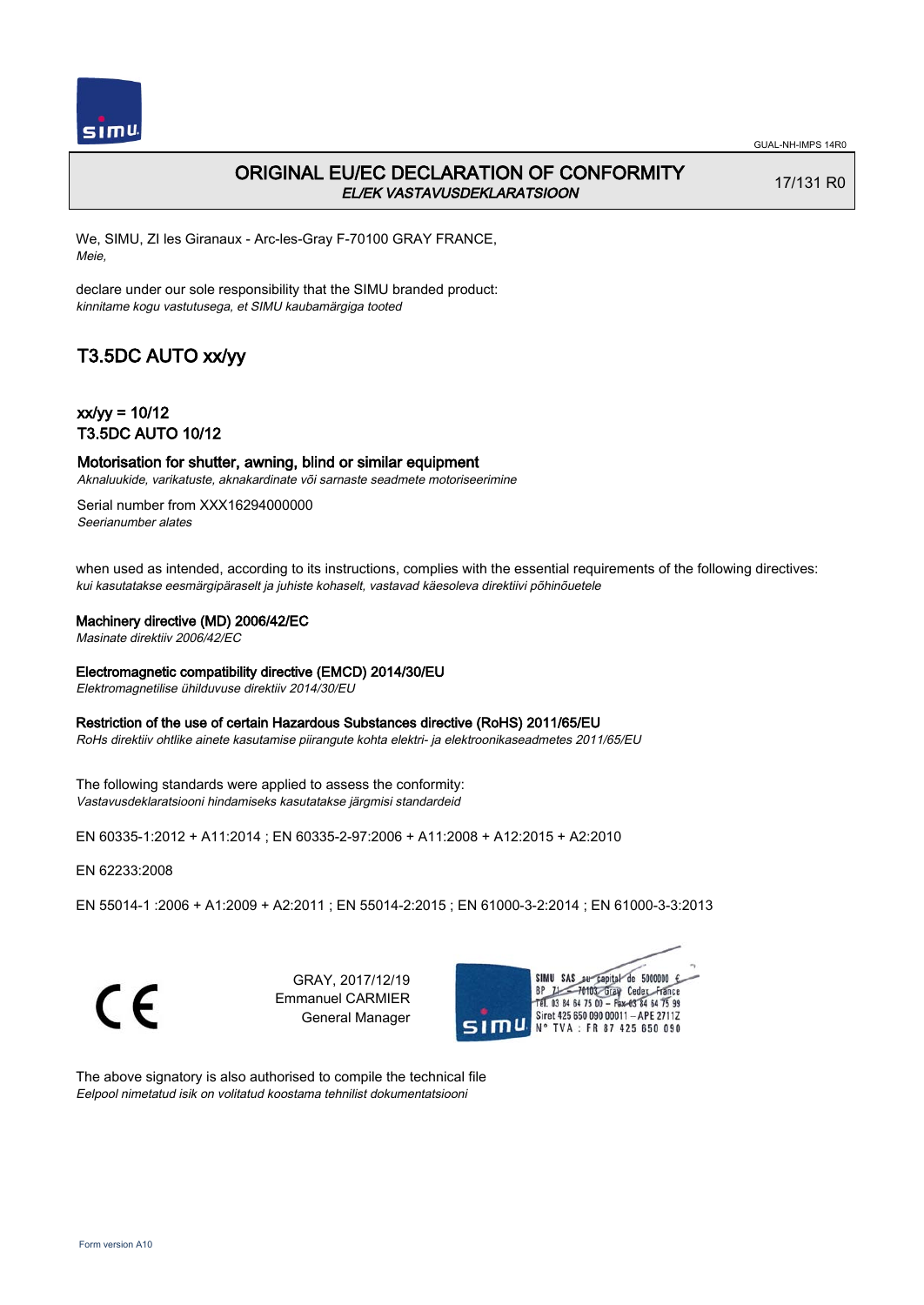

## ORIGINAL EU/EC DECLARATION OF CONFORMITY ALKUPERÄISET EU/EY-VAATIMUSTENMUKAISUUSVAKUUTUS

17/131 R0

We, SIMU, ZI les Giranaux - Arc-les-Gray F-70100 GRAY FRANCE, Me,

declare under our sole responsibility that the SIMU branded product: vakuutamme omalla vastuullamme, että SIMU merkkituote

# T3.5DC AUTO xx/yy

 $xx/yy = 10/12$ T3.5DC AUTO 10/12

Motorisation for shutter, awning, blind or similar equipment

Sälerullainten, markiisien, kaihtimien tai vastaavien motorisointi

Serial number from XXX16294000000 sarjanumerot

when used as intended, according to its instructions, complies with the essential requirements of the following directives: kun käytettynä oikein ja sen ohjeiden mukaan, noudattaa seuraavien direktiivien olennaisia vaatimuksia

#### Machinery directive (MD) 2006/42/EC

Konedirektiivin 2006/42/EC

#### Electromagnetic compatibility directive (EMCD) 2014/30/EU

Sähkömagneettinen yhteensopivuus direktiivin 2014/30/EU

#### Restriction of the use of certain Hazardous Substances directive (RoHS) 2011/65/EU

RoHS direktiivin 2011/65/EU

The following standards were applied to assess the conformity: Seuraavia viitestandardeja sovellettiin vaatimustenmukaisuusvakuutusta arvioitaessa

EN 60335‑1:2012 + A11:2014 ; EN 60335‑2‑97:2006 + A11:2008 + A12:2015 + A2:2010

EN 62233:2008

EN 55014‑1 :2006 + A1:2009 + A2:2011 ; EN 55014‑2:2015 ; EN 61000‑3‑2:2014 ; EN 61000‑3‑3:2013

C E

GRAY, 2017/12/19 Emmanuel CARMIER General Manager



The above signatory is also authorised to compile the technical file Yllä allekirjoittaja on myös valtuutettu kokoamaan teknisten tiedostojen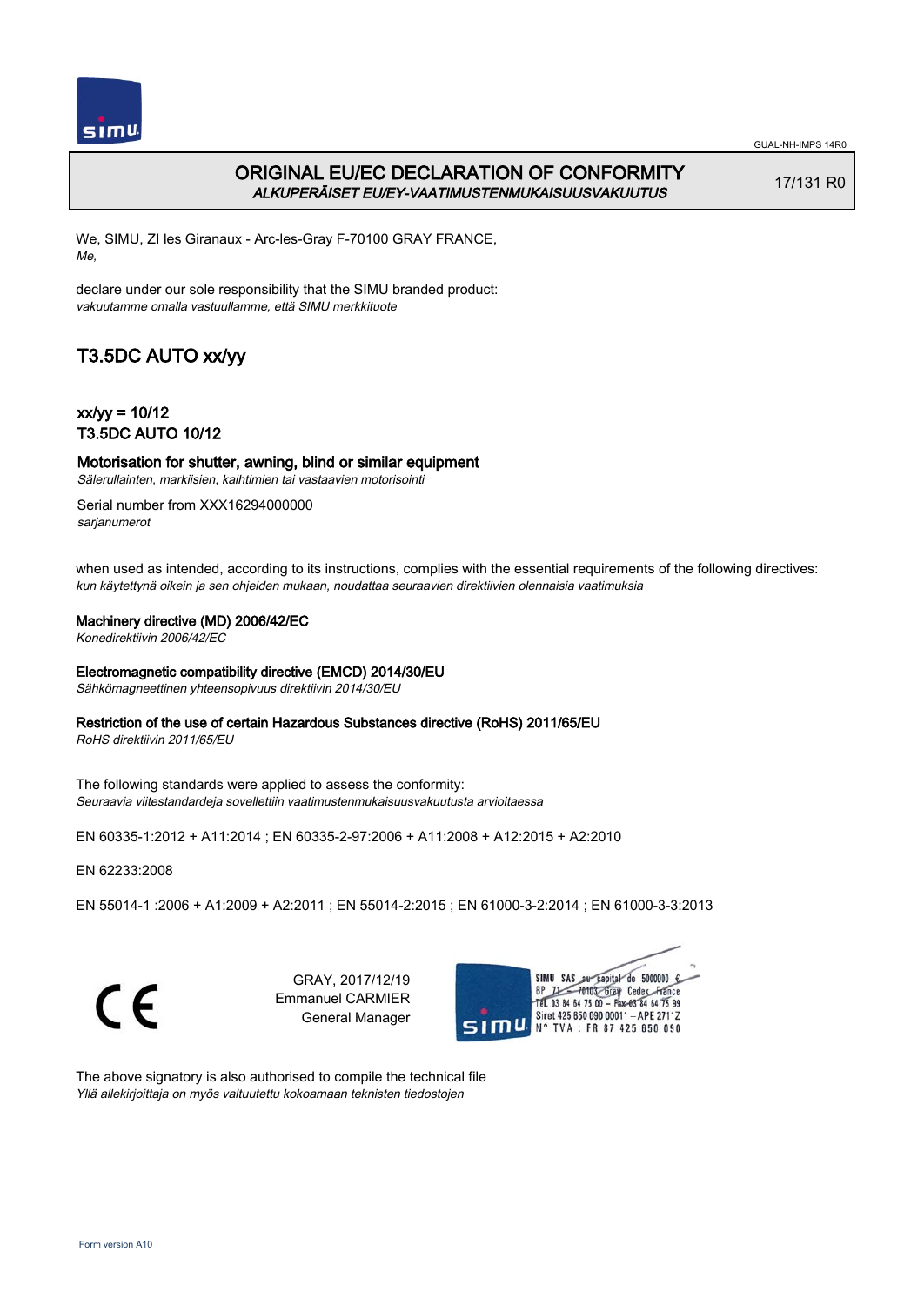

### ORIGINAL EU/EC DECLARATION OF CONFORMITY ΠΡΩΤΟΤΥΠΟ ΔΗΛΩΣΗ ΣΥΜΜΟΡΦΩΣΗΣ ΕΕ/EK

17/131 R0

We, SIMU, ZI les Giranaux - Arc-les-Gray F-70100 GRAY FRANCE, εμείς,

declare under our sole responsibility that the SIMU branded product: Δηλώνουμε αναλαμβάνοντας την αποκλειστική ευθύνη ότι το επώνυμο προϊόν SIMU

## T3.5DC AUTO xx/yy

 $xx/w = 10/12$ T3.5DC AUTO 10/12

Motorisation for shutter, awning, blind or similar equipment

Μηχανοκίνηση για ρολα,τέντες,στόρια ή παρόμοιο εξοπλισμό

Serial number from XXX16294000000 σειριακό αριθμό από

when used as intended, according to its instructions, complies with the essential requirements of the following directives: όταν χρησιμοποιείται όπως έχει προβλεφθεί, σύμφωνα με τις οδηγίες του, συμφωνεί με τις βασικές απαιτήσεις των ακόλουθων οδηγιών

#### Machinery directive (MD) 2006/42/EC

Οδηγία περι μηχανικού εξοπλισμού 2006/42/EC

#### Electromagnetic compatibility directive (EMCD) 2014/30/EU

Οδηγία ηλεκτρομαγνητικής συμβατότητας 2014/30/EU

#### Restriction of the use of certain Hazardous Substances directive (RoHS) 2011/65/EU

Οδηγίας RoHS 2011/65/EU

The following standards were applied to assess the conformity: Τα πρότυπα αναφοράς που ακολουθούν εφαρμόστηκαν με σκοπό την αξιολόγηση της συμμόρφωσης

EN 60335‑1:2012 + A11:2014 ; EN 60335‑2‑97:2006 + A11:2008 + A12:2015 + A2:2010

EN 62233:2008

EN 55014‑1 :2006 + A1:2009 + A2:2011 ; EN 55014‑2:2015 ; EN 61000‑3‑2:2014 ; EN 61000‑3‑3:2013

C F

GRAY, 2017/12/19 Emmanuel CARMIER General Manager



The above signatory is also authorised to compile the technical file Το πρόσωπο που αναφέρεται παραπάνω είναι επίσης εξουσιοδοτημένο να καταρτίσει τον τεχνικό φάκελο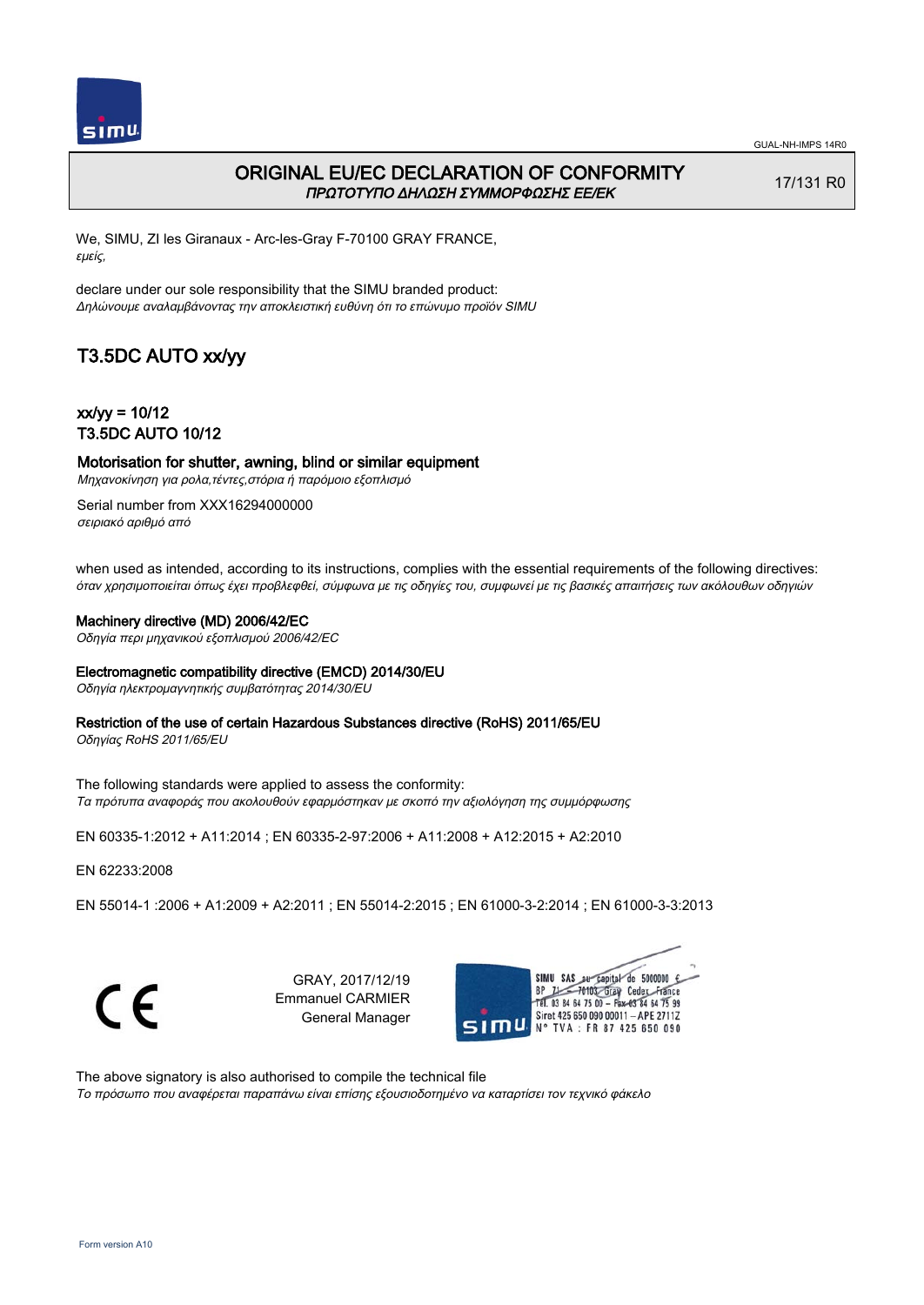

## ORIGINAL EU/EC DECLARATION OF CONFORMITY ORGINALNA EU/EC DEKLARACIJA O USKLAĐENOSTI

17/131 R0

We, SIMU, ZI les Giranaux - Arc-les-Gray F-70100 GRAY FRANCE, Mi,

declare under our sole responsibility that the SIMU branded product: izjavljujemo pod punom odgovornošču da je proizvod marke SIMU

# T3.5DC AUTO xx/yy

 $xx/yy = 10/12$ T3.5DC AUTO 10/12

### Motorisation for shutter, awning, blind or similar equipment

Motorizacija za rolete,tende,sjenila ili slične opreme

Serial number from XXX16294000000 Serijski broj iz

when used as intended, according to its instructions, complies with the essential requirements of the following directives: ako se upotrebljava prema namjeni, prema važećim uputama, usklađen sa prijeko potrebnim zahtijevima slijedećih direktiva

#### Machinery directive (MD) 2006/42/EC

Direktiva o strojevima 2006/42/EC

#### Electromagnetic compatibility directive (EMCD) 2014/30/EU

Direktiva o elektromagnetskoj usklađenosti 2014/30/EU

#### Restriction of the use of certain Hazardous Substances directive (RoHS) 2011/65/EU

Direktiva RoHS 2011/65/EU

The following standards were applied to assess the conformity: Slijedeće reference standarda se primjenjuju da se odredi usklađenost

EN 60335‑1:2012 + A11:2014 ; EN 60335‑2‑97:2006 + A11:2008 + A12:2015 + A2:2010

EN 62233:2008

EN 55014‑1 :2006 + A1:2009 + A2:2011 ; EN 55014‑2:2015 ; EN 61000‑3‑2:2014 ; EN 61000‑3‑3:2013

C E

GRAY, 2017/12/19 Emmanuel CARMIER General Manager



The above signatory is also authorised to compile the technical file Gore navedeni potpisnik također je ovlašten za sastavljanje tehničkog dokumenta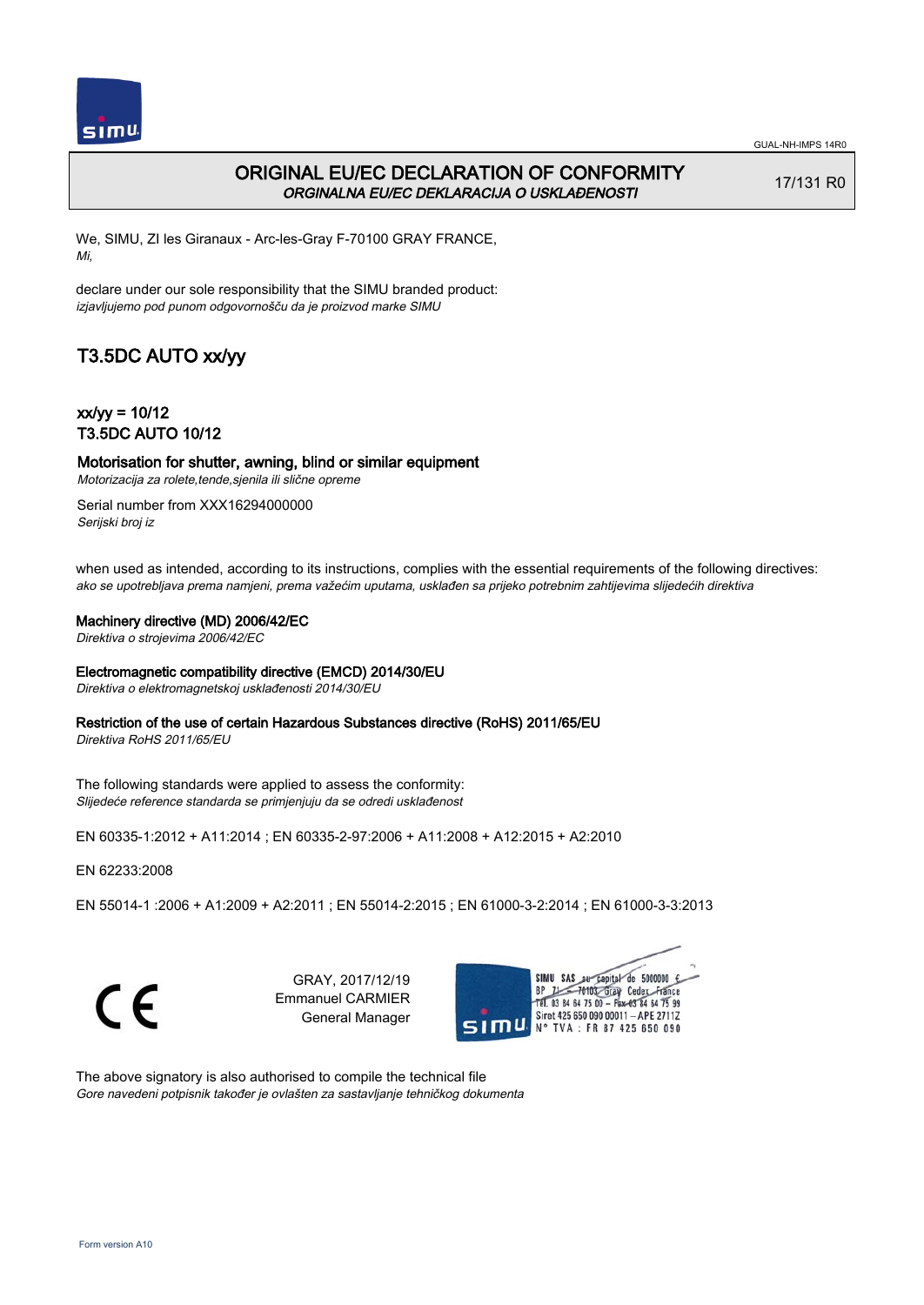

### ORIGINAL EU/EC DECLARATION OF CONFORMITY Eredeti EU/CE Megfelelőségi Nyilatkozat

17/131 R0

We, SIMU, ZI les Giranaux - Arc-les-Gray F-70100 GRAY FRANCE, Alulírott,

declare under our sole responsibility that the SIMU branded product: felelősségünk teljes tudatában kijelentjük, hogy a szóban forgó SIMU termék

## T3.5DC AUTO xx/yy

 $xx/yy = 10/12$ T3.5DC AUTO 10/12

Motorisation for shutter, awning, blind or similar equipment Redőny, napellenző vagy hasonlószerkezetek motorizálása

Serial number from XXX16294000000 Sorozatszámtól

when used as intended, according to its instructions, complies with the essential requirements of the following directives: megfelel, az alábbi irányelvekben megfogalmazott alapvető követelményeknek

#### Machinery directive (MD) 2006/42/EC

Gépekre vonatkozó irányelv 2006/42/EC

#### Electromagnetic compatibility directive (EMCD) 2014/30/EU

Elektromágneses megfelelőségi irányelv 2014/30/EU

#### Restriction of the use of certain Hazardous Substances directive (RoHS) 2011/65/EU

RoHS irányelv 2011/65/EU

The following standards were applied to assess the conformity: A megfelelőség biztosításának érdekében az alábbi szabványok kerültek alkalmazásra

EN 60335‑1:2012 + A11:2014 ; EN 60335‑2‑97:2006 + A11:2008 + A12:2015 + A2:2010

EN 62233:2008

EN 55014‑1 :2006 + A1:2009 + A2:2011 ; EN 55014‑2:2015 ; EN 61000‑3‑2:2014 ; EN 61000‑3‑3:2013



GRAY, 2017/12/19 Emmanuel CARMIER General Manager



The above signatory is also authorised to compile the technical file A fent említett aláíró is jogosult a műszaki dokumentáció összeállítására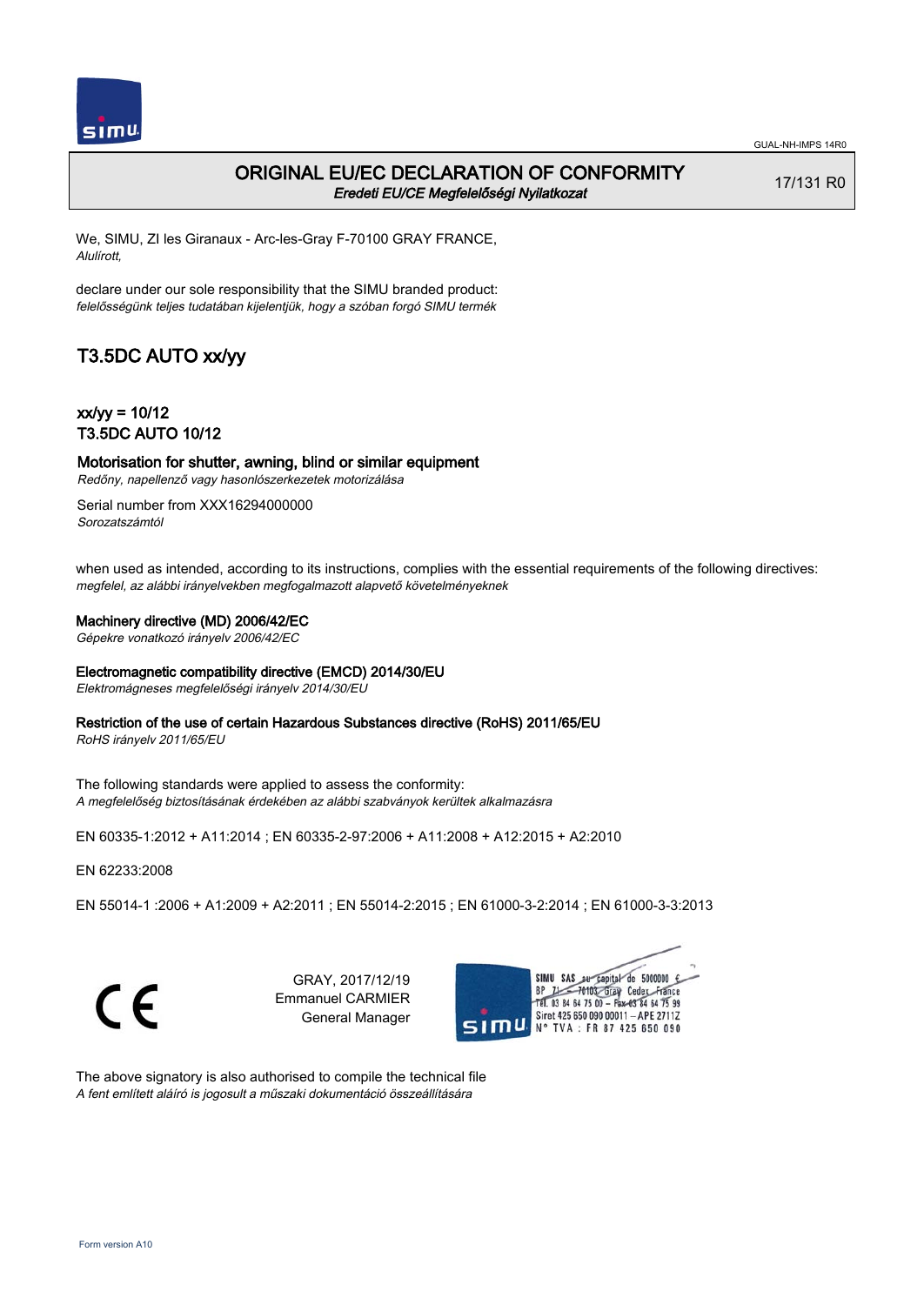

### ORIGINAL EU/EC DECLARATION OF CONFORMITY DICHIARAZIONE DI CONFORMITÀ UE/CE ORIGINALE

17/131 R0

We, SIMU, ZI les Giranaux - Arc-les-Gray F-70100 GRAY FRANCE, Noi,

declare under our sole responsibility that the SIMU branded product: dichiariamo sotto la nostra esclusiva responsabilità che l'appareccho di marca SIMU

## T3.5DC AUTO xx/yy

 $xx/yy = 10/12$ T3.5DC AUTO 10/12

Motorisation for shutter, awning, blind or similar equipment Motorizzazione di tapparella, persiana, tenda o apparecchiatura similare

Serial number from XXX16294000000 Numero di serie a partire da

when used as intended, according to its instructions, complies with the essential requirements of the following directives: se utilizzato secondo l'uso previsto, come descritto nel suo manuale d'istruzioni, è conforme ai requisiti essenziali delle seguenti Direttive

#### Machinery directive (MD) 2006/42/EC

Direttiva Macchine 2006/42/EC

#### Electromagnetic compatibility directive (EMCD) 2014/30/EU

Direttiva compatibilità elettromagnetica 2014/30/EU

#### Restriction of the use of certain Hazardous Substances directive (RoHS) 2011/65/EU

Direttiva RoHS 2011/65/EU

The following standards were applied to assess the conformity: I seguenti standard di riferimento sono stati applicati per ottenere la conformità

EN 60335‑1:2012 + A11:2014 ; EN 60335‑2‑97:2006 + A11:2008 + A12:2015 + A2:2010

EN 62233:2008

EN 55014‑1 :2006 + A1:2009 + A2:2011 ; EN 55014‑2:2015 ; EN 61000‑3‑2:2014 ; EN 61000‑3‑3:2013



GRAY, 2017/12/19 Emmanuel CARMIER General Manager



The above signatory is also authorised to compile the technical file Il firmatario è inoltre autorizzato a costituire il fascicolo tecnico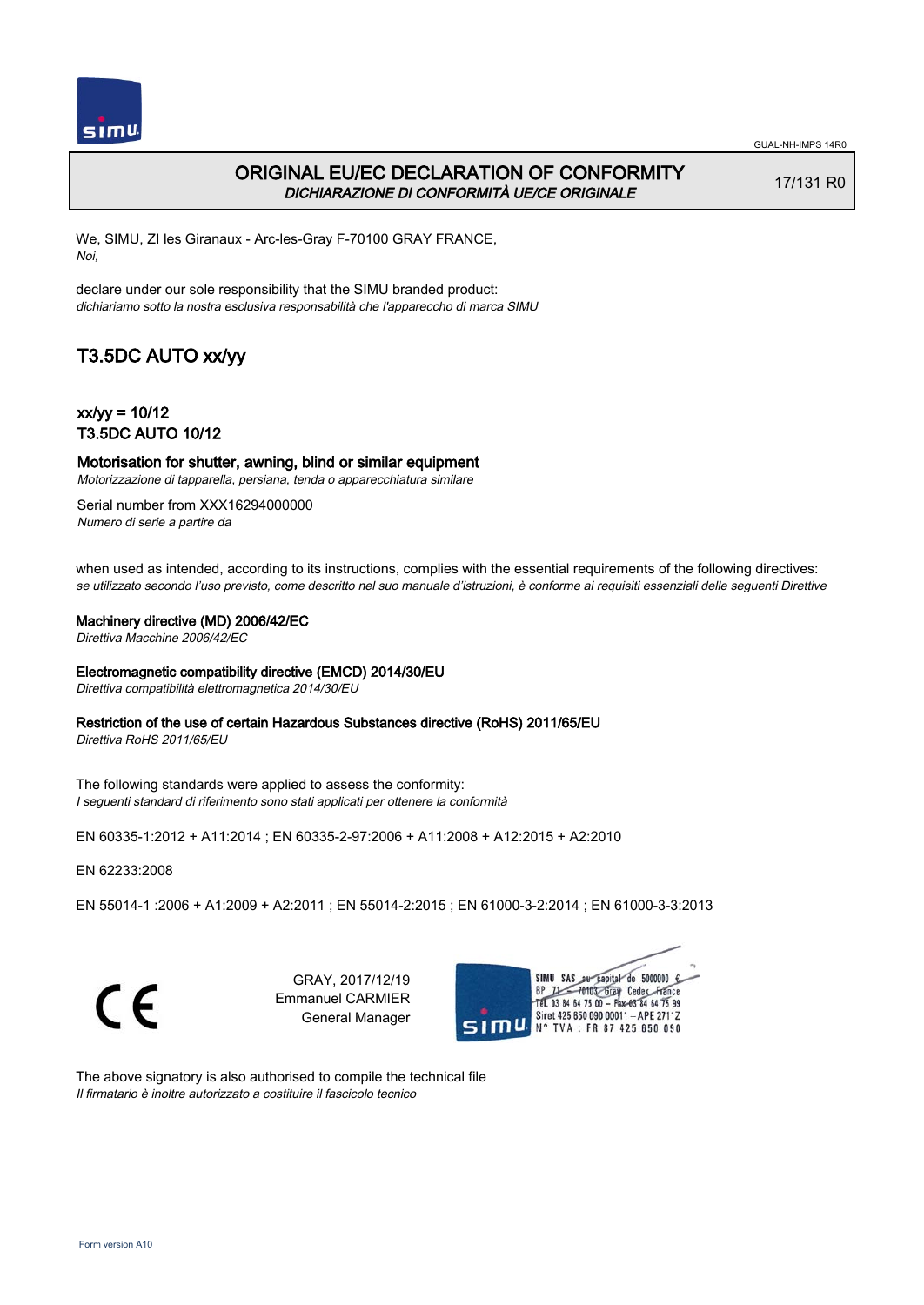

17/131 R0

## ORIGINAL EU/EC DECLARATION OF CONFORMITY ORIGINALI ES/EB ATITIKTIES DEKLARACIJA

We, SIMU, ZI les Giranaux - Arc-les-Gray F-70100 GRAY FRANCE, Mes,

declare under our sole responsibility that the SIMU branded product: atsakingai deklaruojame, kad SIMU kompanijos produktas

# T3.5DC AUTO xx/yy

 $xx/yy = 10/12$ T3.5DC AUTO 10/12

# Motorisation for shutter, awning, blind or similar equipment

Apsauginių žaliuzių, markizių, ritininių užuolaidų ir panašių gaminių automatizavimas

Serial number from XXX16294000000 Serijos numeris nuo

when used as intended, according to its instructions, complies with the essential requirements of the following directives: naudojamas pagal paskirtį, pagal gamintojo instrukcijas, atitinka esminius šių Direktyvų reikalavimus

#### Machinery directive (MD) 2006/42/EC

Mašinų direktyva 2006/42/EC

#### Electromagnetic compatibility directive (EMCD) 2014/30/EU

Elektromagnetinio suderinamumo direktyva 2014/30/EU

#### Restriction of the use of certain Hazardous Substances directive (RoHS) 2011/65/EU

PMNA (RoHS) direktyva 2011/65/EU

The following standards were applied to assess the conformity: Įverinti deklaruojamą atitiktį buvo taikomi toliau nurodyti standartai

EN 60335‑1:2012 + A11:2014 ; EN 60335‑2‑97:2006 + A11:2008 + A12:2015 + A2:2010

EN 62233:2008

EN 55014‑1 :2006 + A1:2009 + A2:2011 ; EN 55014‑2:2015 ; EN 61000‑3‑2:2014 ; EN 61000‑3‑3:2013

C E

GRAY, 2017/12/19 Emmanuel CARMIER General Manager



The above signatory is also authorised to compile the technical file Asmuo, pasirašęs šią deklaraciją, taip pat turi įgaliojimą sudaryti techninę bylą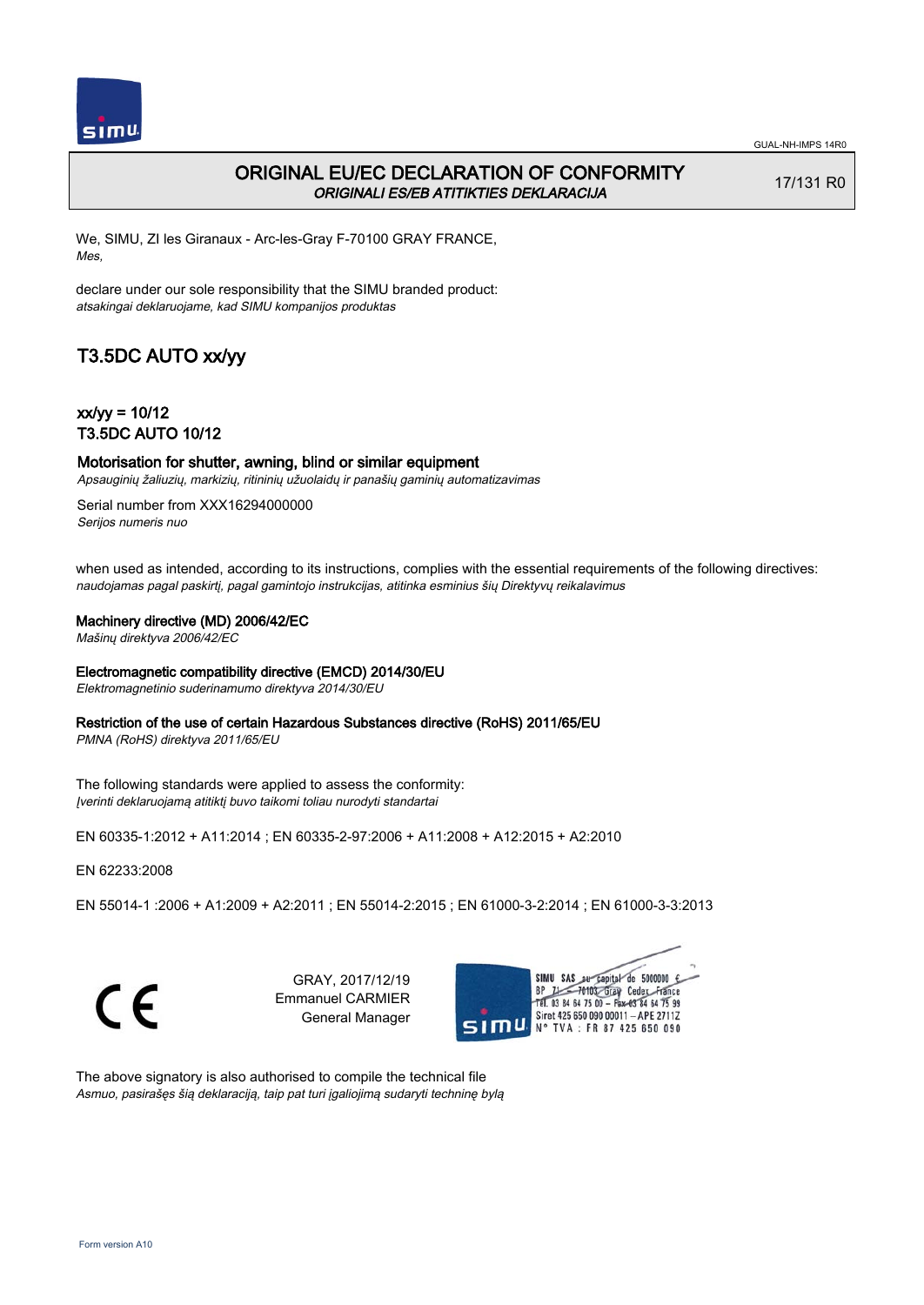

17/131 R0

## ORIGINAL EU/EC DECLARATION OF CONFORMITY ES/EK ATBILSTĪBAS DEKLARĀCIJA

We, SIMU, ZI les Giranaux - Arc-les-Gray F-70100 GRAY FRANCE, Mēs,

declare under our sole responsibility that the SIMU branded product: ar pilnu atbildību, apliecinām, ka SIMU zīmola produkti,

# T3.5DC AUTO xx/yy

 $xx/yy = 10/12$ T3.5DC AUTO 10/12

# Motorisation for shutter, awning, blind or similar equipment

Aizsargžalūziju, žalūziju, markīžu, aizkaru un līdzīgu gala produktu motorizēšana

Serial number from XXX16294000000 sērijas numurs no

when used as intended, according to its instructions, complies with the essential requirements of the following directives: ja tie tiek lietoti saskaņā ar norādījumiem, atbilst šo direktīvu pamatprasībām

#### Machinery directive (MD) 2006/42/EC

Mašīnu Direktīva 2006/42/EC

#### Electromagnetic compatibility directive (EMCD) 2014/30/EU

Elektromagnētiskās Savietojamības Direktīva 2014/30/EU

#### Restriction of the use of certain Hazardous Substances directive (RoHS) 2011/65/EU

RoHs Direktīva par dažādu bīstamu vielu izmantošanas ierobežošanu elektriskās un elektroniskās iekārtās 2011/65/EU

The following standards were applied to assess the conformity: Atbilstības deklarācijas novērtēšanai tiek pielietoti sekojoši standarti

EN 60335‑1:2012 + A11:2014 ; EN 60335‑2‑97:2006 + A11:2008 + A12:2015 + A2:2010

EN 62233:2008

EN 55014‑1 :2006 + A1:2009 + A2:2011 ; EN 55014‑2:2015 ; EN 61000‑3‑2:2014 ; EN 61000‑3‑3:2013

C E

GRAY, 2017/12/19 Emmanuel CARMIER General Manager



The above signatory is also authorised to compile the technical file Iepriekš minētā persona ir pilnvarota sastādīt tehnisko dokumentāciju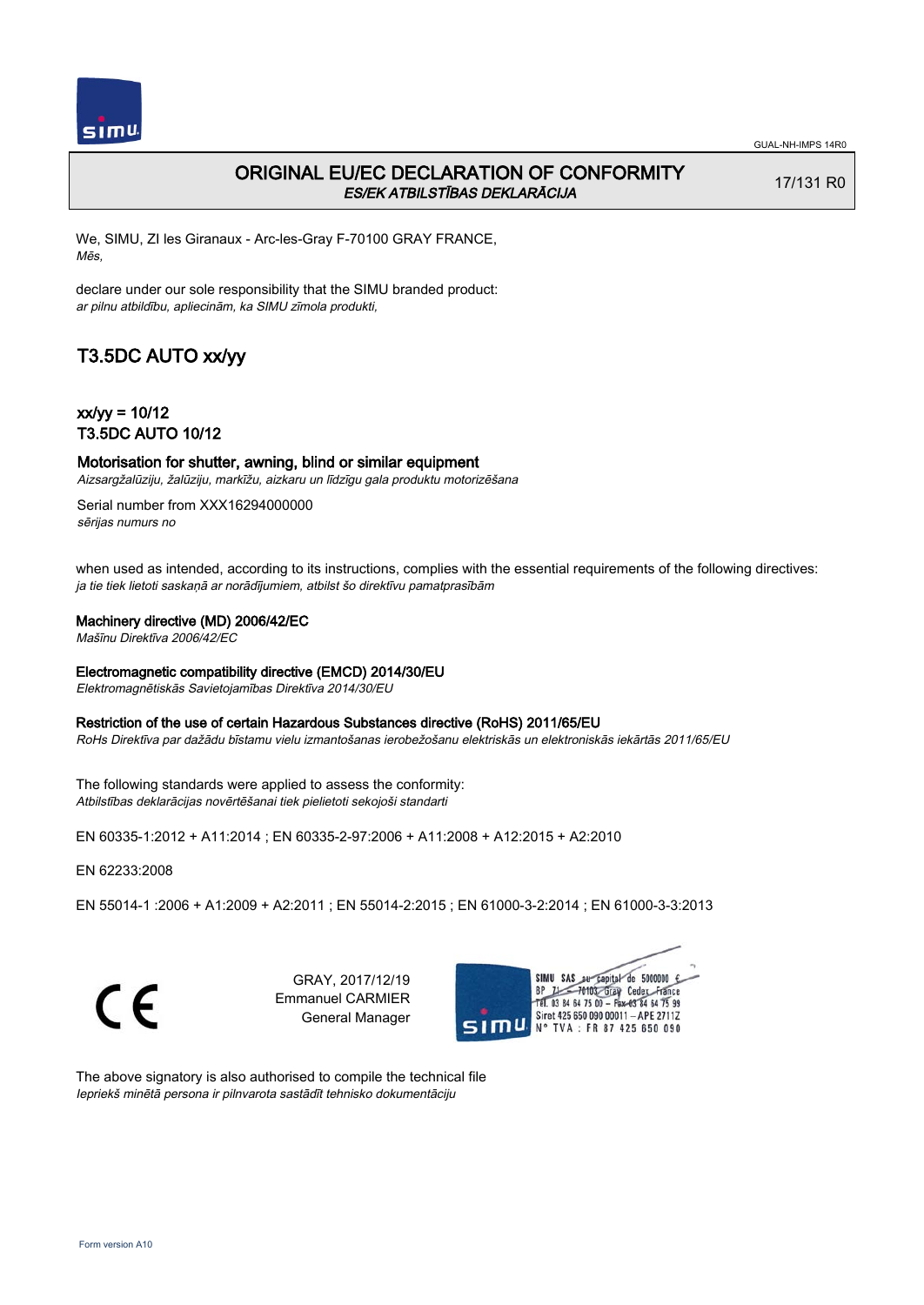

## ORIGINAL EU/EC DECLARATION OF CONFORMITY OORSPRONKELIJKE EU/EG-CONFORMITEITSVERKLARING

17/131 R0

We, SIMU, ZI les Giranaux - Arc-les-Gray F-70100 GRAY FRANCE, Wij,

declare under our sole responsibility that the SIMU branded product: verklaren op eigen verantwoordelijkheid dat het produkt van het SIMU

# T3.5DC AUTO xx/yy

 $xx/w = 10/12$ T3.5DC AUTO 10/12

Motorisation for shutter, awning, blind or similar equipment Motorisatie voor rolluiken, zonwering, screens of gelijkaardige toepassingen

Serial number from XXX16294000000 Serienummer van

when used as intended, according to its instructions, complies with the essential requirements of the following directives: wanneer gebruikt voor de juiste toepassing voldoet aan de essentiële eisen van de volgende richtlijnen

#### Machinery directive (MD) 2006/42/EC

Machinerichtlijn 2006/42/EC

#### Electromagnetic compatibility directive (EMCD) 2014/30/EU

Richtlijn elektromagnetische compatibiliteit 2014/30/EU

#### Restriction of the use of certain Hazardous Substances directive (RoHS) 2011/65/EU

RoHS Richtlijn 2011/65/EU

The following standards were applied to assess the conformity: De volgende referentiestandaarden worden toegepast om de overeenstemming te evalueren

EN 60335‑1:2012 + A11:2014 ; EN 60335‑2‑97:2006 + A11:2008 + A12:2015 + A2:2010

EN 62233:2008

EN 55014‑1 :2006 + A1:2009 + A2:2011 ; EN 55014‑2:2015 ; EN 61000‑3‑2:2014 ; EN 61000‑3‑3:2013

C E

GRAY, 2017/12/19 Emmanuel CARMIER General Manager



The above signatory is also authorised to compile the technical file De bovengenoemde persoon is ook bevoegd om het technisch dossier samen te stellen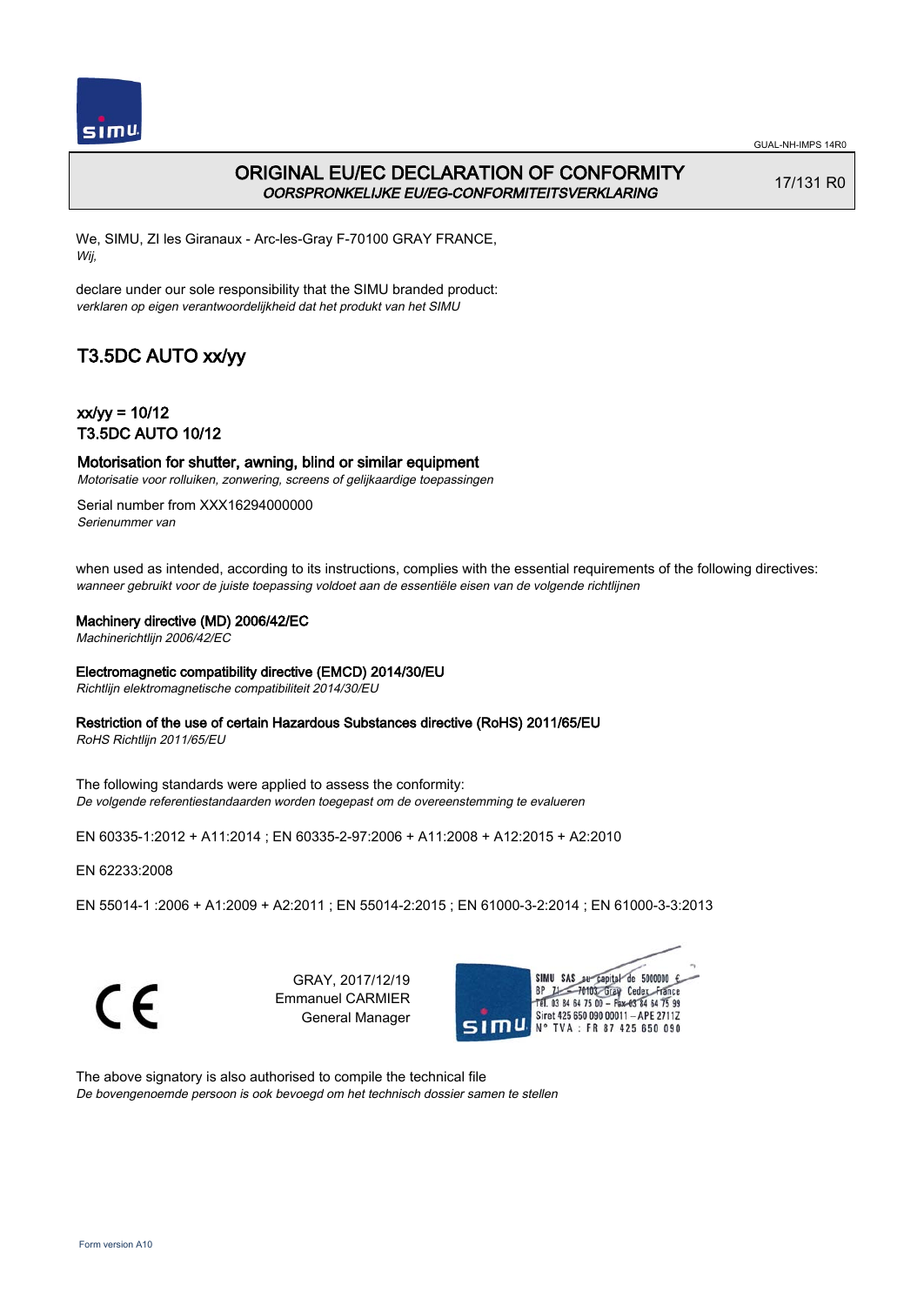

## ORIGINAL EU/EC DECLARATION OF CONFORMITY ORIGINAL EU / CE - ERKLÆRING

17/131 R0

We, SIMU, ZI les Giranaux - Arc-les-Gray F-70100 GRAY FRANCE, Vi,

declare under our sole responsibility that the SIMU branded product: erklærer under vårt eneansvar at SIMU merket produkt

# T3.5DC AUTO xx/yy

 $xx/yy = 10/12$ T3.5DC AUTO 10/12

Motorisation for shutter, awning, blind or similar equipment Motorisering for marksier, screens, persienner eller lignende utstyr

Serial number from XXX16294000000 Serienummer fra

when used as intended, according to its instructions, complies with the essential requirements of the following directives: når de brukes som forutsatt, i henhold til sin instruks, i samsvar med de grunnlegende kravene i følgende direktiver

#### Machinery directive (MD) 2006/42/EC

Maskindirektivet 2006/42/EC

#### Electromagnetic compatibility directive (EMCD) 2014/30/EU

EMC-dirketivet 2014/30/EU

### Restriction of the use of certain Hazardous Substances directive (RoHS) 2011/65/EU

RoHS-direktivet 2011/65/EU

The following standards were applied to assess the conformity: Følgende referansestandarder ble brukt for å vurdere samsvar

EN 60335‑1:2012 + A11:2014 ; EN 60335‑2‑97:2006 + A11:2008 + A12:2015 + A2:2010

EN 62233:2008

EN 55014‑1 :2006 + A1:2009 + A2:2011 ; EN 55014‑2:2015 ; EN 61000‑3‑2:2014 ; EN 61000‑3‑3:2013

C E

GRAY, 2017/12/19 Emmanuel CARMIER General Manager



The above signatory is also authorised to compile the technical file Ovennevnte underskrevet fullmakt til å utarbeide den tekniske dokumentasjonen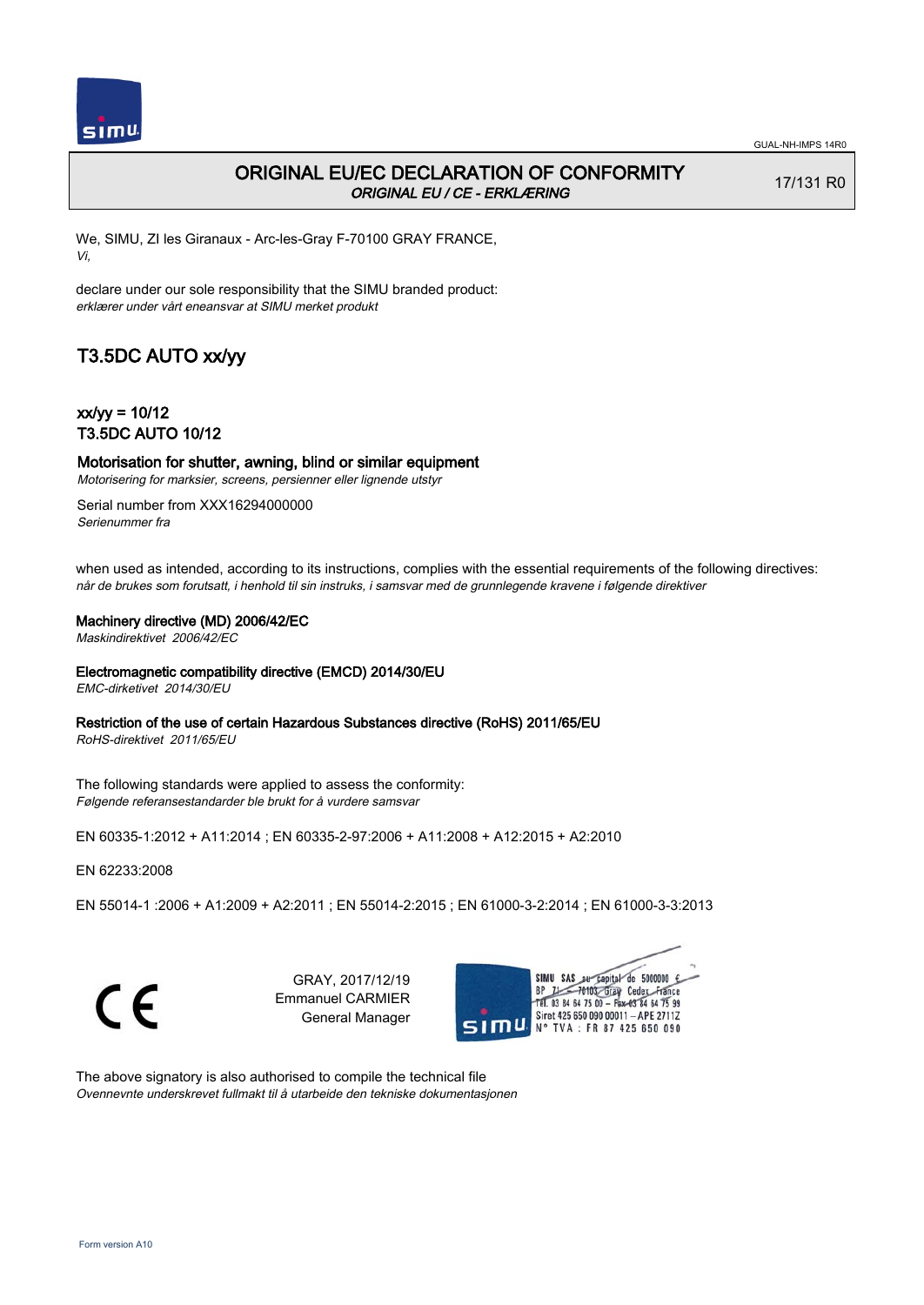

### ORIGINAL EU/EC DECLARATION OF CONFORMITY ORYGINALNA DEKLARACJA ZGODNOŚCI UE/WE

17/131 R0

We, SIMU, ZI les Giranaux - Arc-les-Gray F-70100 GRAY FRANCE, My,

declare under our sole responsibility that the SIMU branded product: deklarujemy z pełną odpowiedzialnością, że produkt oznaczony marką SIMU

## T3.5DC AUTO xx/yy

 $xx/yy = 10/12$ T3.5DC AUTO 10/12

#### Motorisation for shutter, awning, blind or similar equipment Wyposażenie w napęd rolety, markizy, osłony przeciwsłonecznej lub podobnego urządzenia

Serial number from XXX16294000000 z numerem seryjnym od

when used as intended, according to its instructions, complies with the essential requirements of the following directives: gdy jest używany zgodnie z przeznaczeniem i instrukcjami, spełnia podstawowe wymagania następujących Dyrektyw

#### Machinery directive (MD) 2006/42/EC

Dyrektywa maszynowa 2006/42/EC

#### Electromagnetic compatibility directive (EMCD) 2014/30/EU

Dyrektywa kompatybilności elektromagnetycznej 2014/30/EU

#### Restriction of the use of certain Hazardous Substances directive (RoHS) 2011/65/EU

Dyrektywa RoHS 2011/65/EU

The following standards were applied to assess the conformity: Do oceny zgodności zostały zastosowane następujące normy

EN 60335‑1:2012 + A11:2014 ; EN 60335‑2‑97:2006 + A11:2008 + A12:2015 + A2:2010

EN 62233:2008

EN 55014‑1 :2006 + A1:2009 + A2:2011 ; EN 55014‑2:2015 ; EN 61000‑3‑2:2014 ; EN 61000‑3‑3:2013



GRAY, 2017/12/19 Emmanuel CARMIER General Manager



The above signatory is also authorised to compile the technical file Osoba wskazana powyżej jest również upoważniony do przygotowania dokumentacji technicznej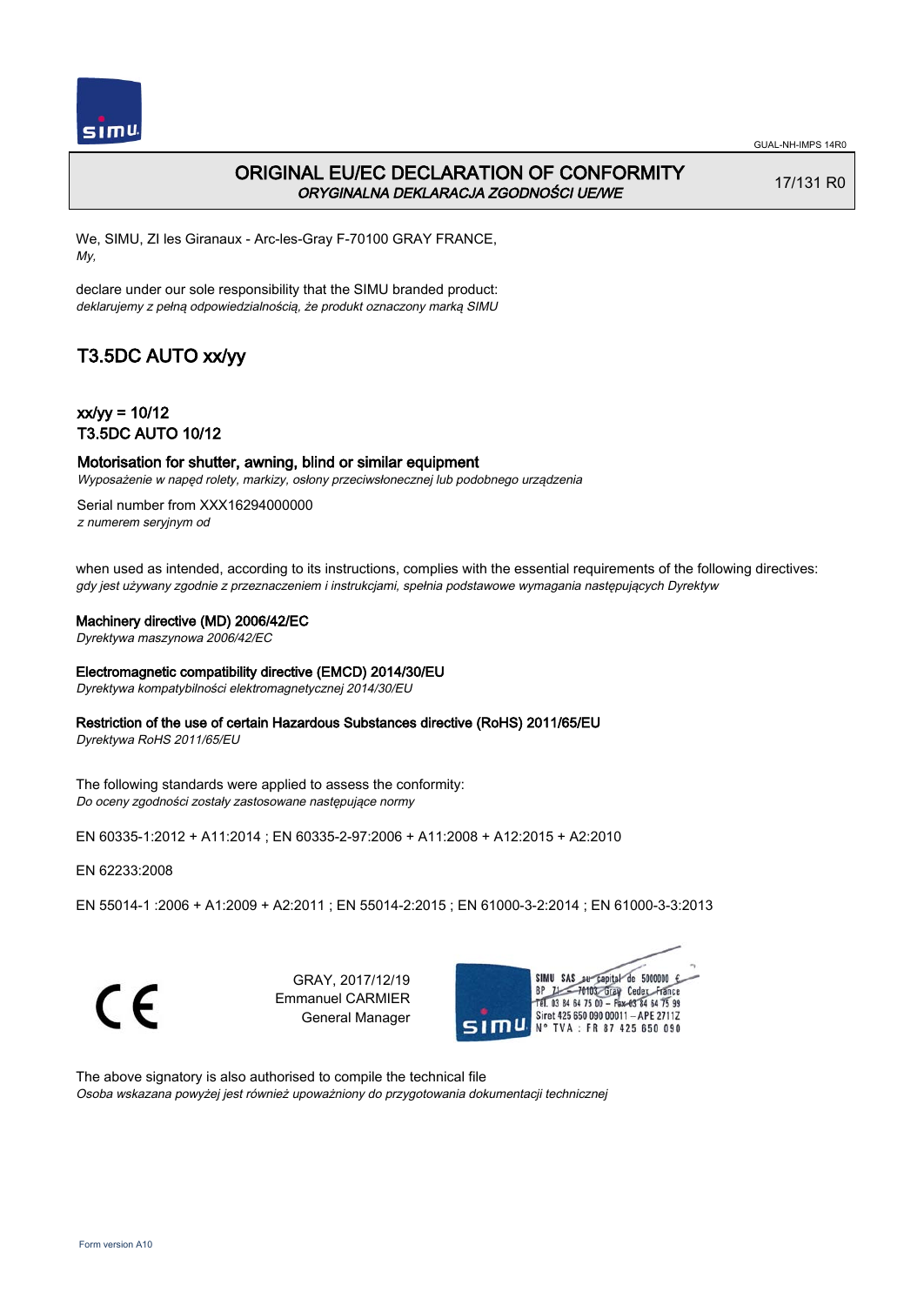

### ORIGINAL EU/EC DECLARATION OF CONFORMITY DECLARAÇÃO UE/CE DE CONFORMIDADE ORIGINAL

17/131 R0

We, SIMU, ZI les Giranaux - Arc-les-Gray F-70100 GRAY FRANCE, Nós,

declare under our sole responsibility that the SIMU branded product: declaramos sob nossa única responsabilidade que o dispositivo marca SIMU

## T3.5DC AUTO xx/yy

 $xx/yy = 10/12$ T3.5DC AUTO 10/12

Motorisation for shutter, awning, blind or similar equipment

Motorização para toldo, persiana, estore, cortina ou equipamento parecido

Serial number from XXX16294000000 Número de série desde

when used as intended, according to its instructions, complies with the essential requirements of the following directives: Quando utilizado de acordo com sua a aplicação, segundo as suas instruções, cumpre os requisitos essenciais das seguintes diretivas

#### Machinery directive (MD) 2006/42/EC

Diretiva Máquinas 2006/42/EC

#### Electromagnetic compatibility directive (EMCD) 2014/30/EU

Diretiva compatibilidade electromagnética 2014/30/EU

#### Restriction of the use of certain Hazardous Substances directive (RoHS) 2011/65/EU

Diretiva RoHS 2011/65/EU

The following standards were applied to assess the conformity: As normas de referência apresentadas em seguida foram aplicadas para avaliar a conformidade

EN 60335‑1:2012 + A11:2014 ; EN 60335‑2‑97:2006 + A11:2008 + A12:2015 + A2:2010

EN 62233:2008

EN 55014‑1 :2006 + A1:2009 + A2:2011 ; EN 55014‑2:2015 ; EN 61000‑3‑2:2014 ; EN 61000‑3‑3:2013



GRAY, 2017/12/19 Emmanuel CARMIER General Manager



The above signatory is also authorised to compile the technical file A pessoa nomeada acima também está autorizada a compilar o processo técnico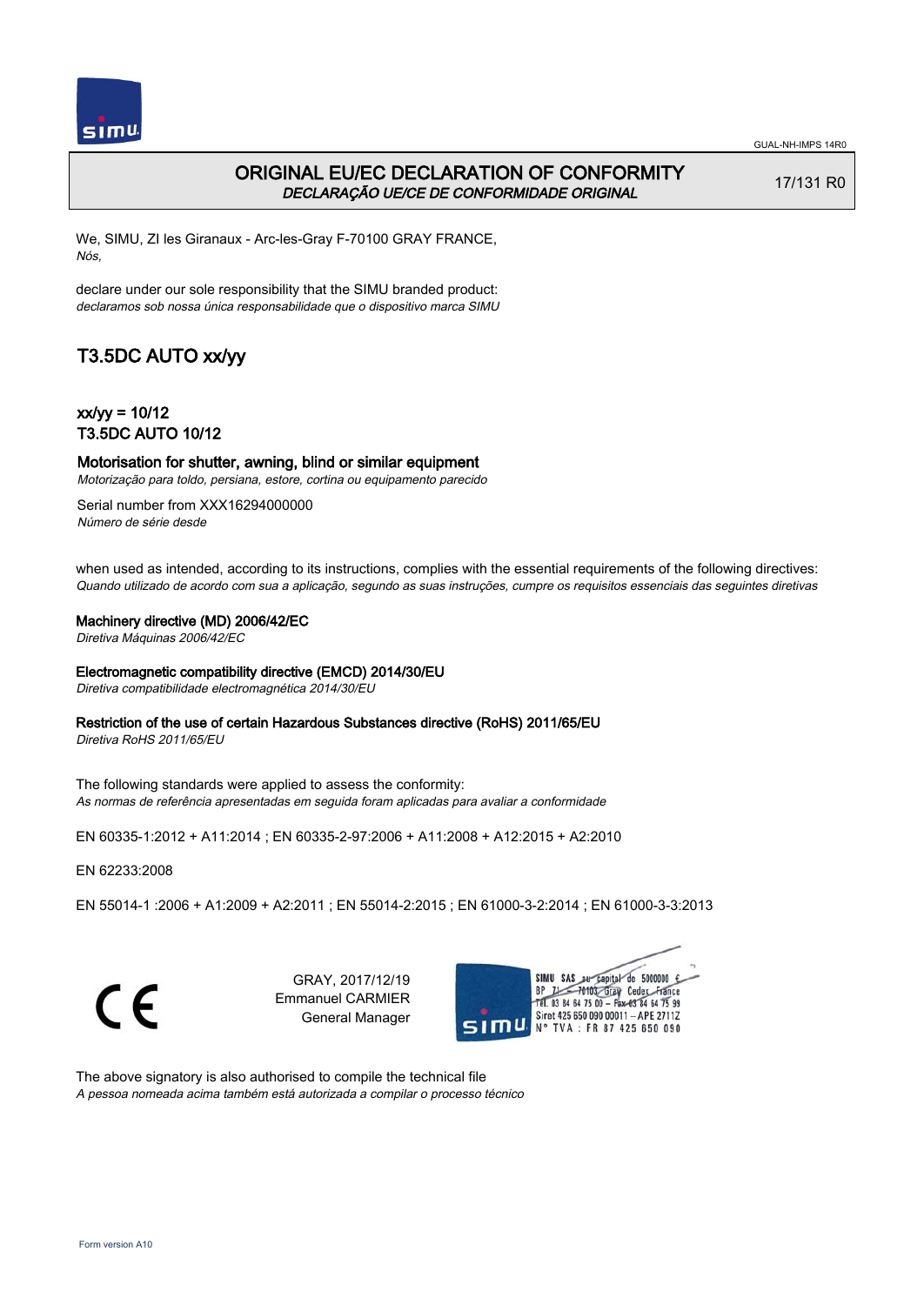

## ORIGINAL EU/EC DECLARATION OF CONFORMITY ORIGINAL EU/EC DECLARAIE DE CONFORMITATE

17/131 R0

We, SIMU, ZI les Giranaux - Arc-les-Gray F-70100 GRAY FRANCE, Noi,

declare under our sole responsibility that the SIMU branded product: declarăm pe propria răspundere că produsele marca SIMU

## T3.5DC AUTO xx/yy

 $xx/w = 10/12$ T3.5DC AUTO 10/12

### Motorisation for shutter, awning, blind or similar equipment

Motorizări pentru rulou, marchiză, perdea sau echipament similar

Serial number from XXX16294000000 Numărul de serie din

when used as intended, according to its instructions, complies with the essential requirements of the following directives: utilizate conform destinaiei lor, aa cum este descris în manualul de utilizare, sunt în conformitate cu cerinele eseniale ale următoarelor directive

#### Machinery directive (MD) 2006/42/EC

Directiva privind echipamentele tehnice 2006/42/EC

#### Electromagnetic compatibility directive (EMCD) 2014/30/EU

Directiva privind compatibilitatea electromagnetică 2014/30/EU

### Restriction of the use of certain Hazardous Substances directive (RoHS) 2011/65/EU

Directiva RoHS 2011/65/EU

The following standards were applied to assess the conformity: Următoarele standarde de referină au fost aplicate pentru respectarea conformităii

EN 60335‑1:2012 + A11:2014 ; EN 60335‑2‑97:2006 + A11:2008 + A12:2015 + A2:2010

EN 62233:2008

EN 55014‑1 :2006 + A1:2009 + A2:2011 ; EN 55014‑2:2015 ; EN 61000‑3‑2:2014 ; EN 61000‑3‑3:2013

C E

GRAY, 2017/12/19 Emmanuel CARMIER General Manager



The above signatory is also authorised to compile the technical file Semnatarul de mai sus este, de asemenea, autorizat să întocmească dosarul tehnic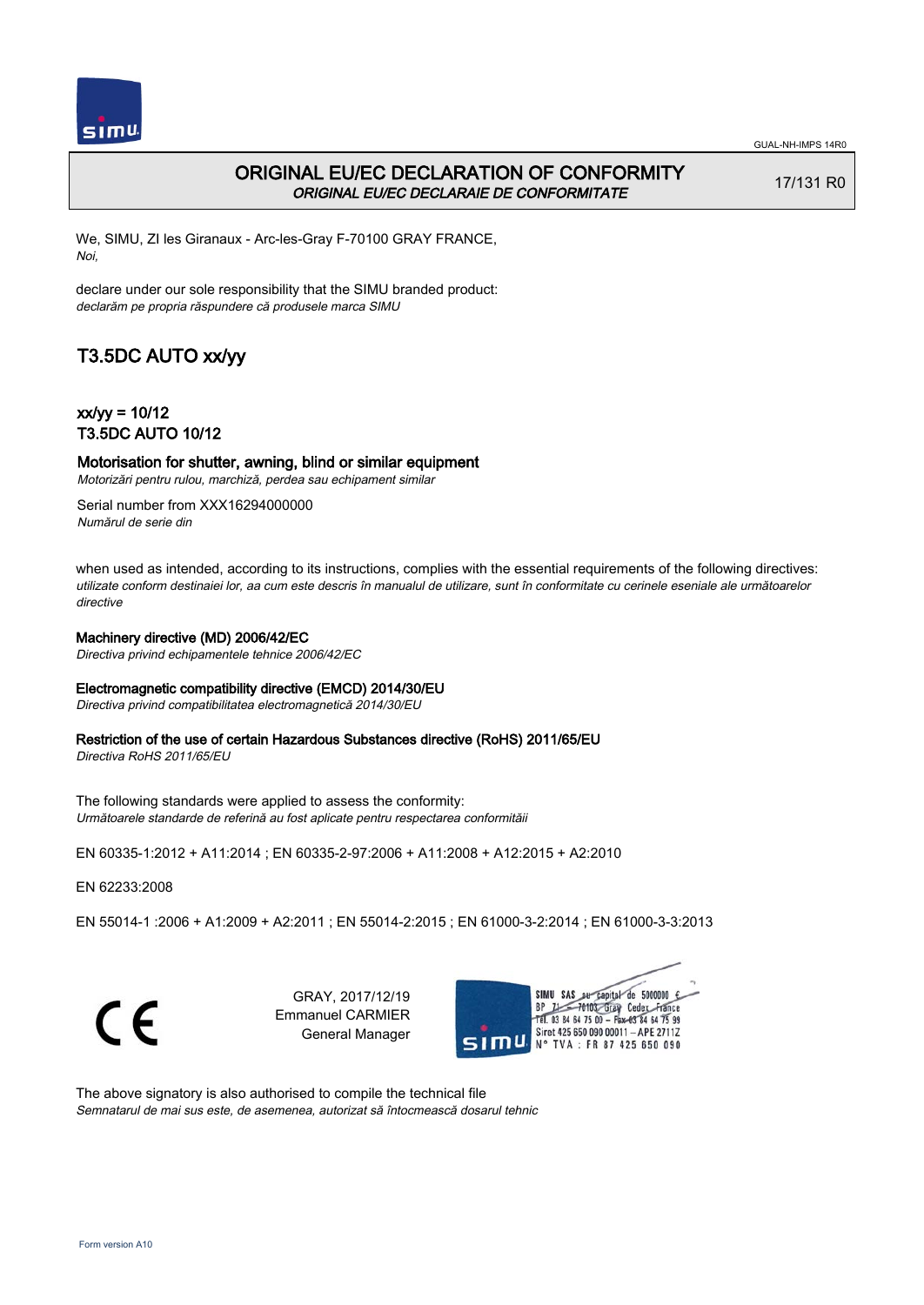

## ORIGINAL EU/EC DECLARATION OF CONFORMITY ORIGINAL EU/EG-FÖRSÄKRAN OM ÖVERENSSTÄMMELSE

17/131 R0

We, SIMU, ZI les Giranaux - Arc-les-Gray F-70100 GRAY FRANCE, Vi,

declare under our sole responsibility that the SIMU branded product: försäkrar på eget ansvar att produkten av varumärket SIMU

# T3.5DC AUTO xx/yy

 $xx/yy = 10/12$ T3.5DC AUTO 10/12

Motorisation for shutter, awning, blind or similar equipment Motorisering för jalusi, markis, rullgardin eller liknande produkter

Serial number from XXX16294000000 Serienumret från

when used as intended, according to its instructions, complies with the essential requirements of the following directives: uppfyller de grundläggande kraven i följande direktiv när den används på det sätt som avses, i enlighet med bruksanvisningen

#### Machinery directive (MD) 2006/42/EC

Maskindirektivet 2006/42/EC

#### Electromagnetic compatibility directive (EMCD) 2014/30/EU

EMC-direktivet 2014/30/EU

### Restriction of the use of certain Hazardous Substances directive (RoHS) 2011/65/EU

RoHS-direktivet 2011/65/EU

The following standards were applied to assess the conformity: Följande referensnormer har tillämpats för att göra en bedömning av överensstämmelsen

EN 60335‑1:2012 + A11:2014 ; EN 60335‑2‑97:2006 + A11:2008 + A12:2015 + A2:2010

EN 62233:2008

EN 55014‑1 :2006 + A1:2009 + A2:2011 ; EN 55014‑2:2015 ; EN 61000‑3‑2:2014 ; EN 61000‑3‑3:2013

C E

GRAY, 2017/12/19 Emmanuel CARMIER General Manager



The above signatory is also authorised to compile the technical file Den person som anges ovan är också behörig att ställa samman den tekniska dokumentationen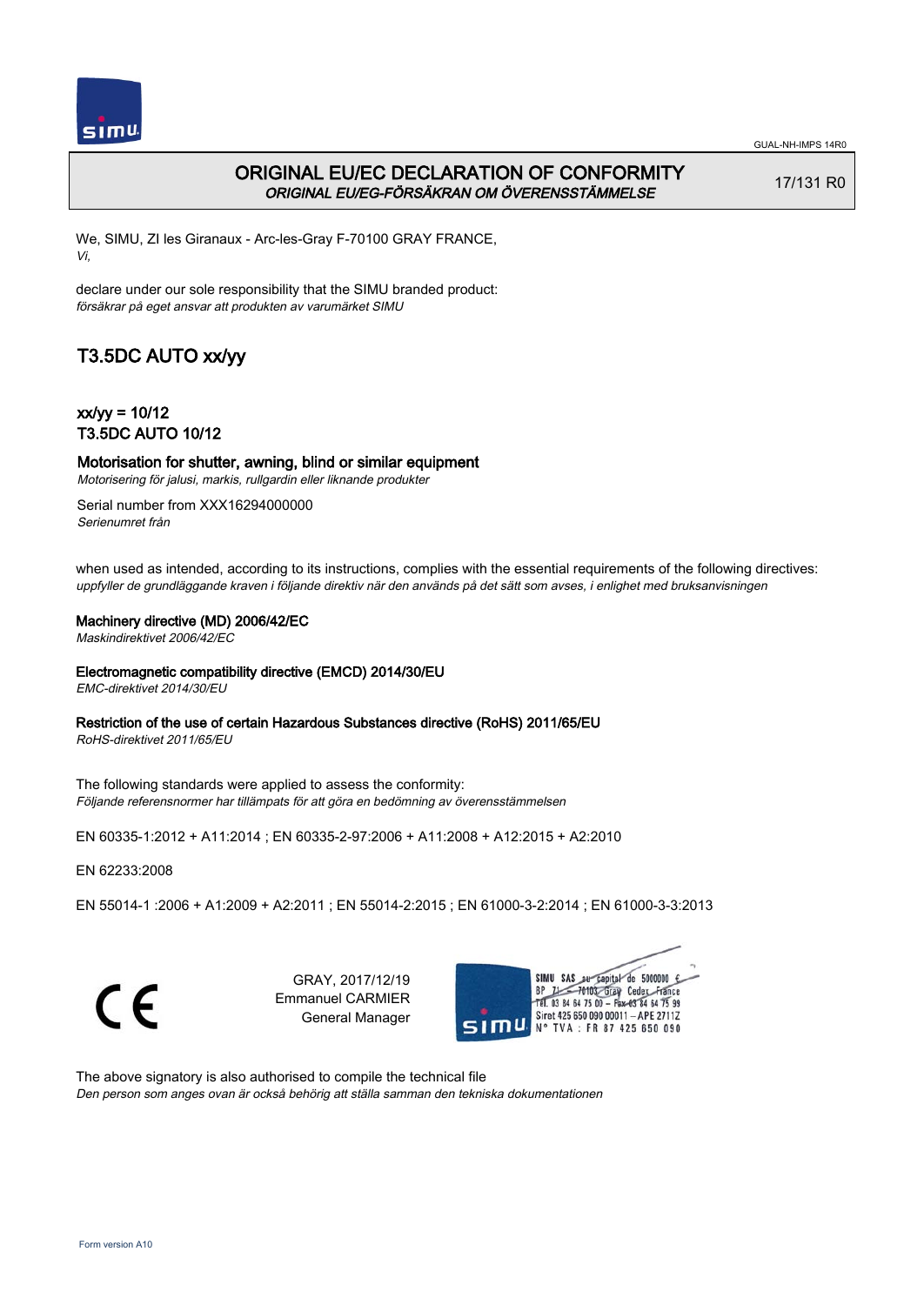

## ORIGINAL EU/EC DECLARATION OF CONFORMITY ORIGINÁLNE VYHLÁSENIE EU/ES O ZHODE

17/131 R0

We, SIMU, ZI les Giranaux - Arc-les-Gray F-70100 GRAY FRANCE, My,

declare under our sole responsibility that the SIMU branded product: vyhlasujeme na svoju výlučnú zodpovednosť, že výrobok značky SIMU

# T3.5DC AUTO xx/yy

 $xx/yy = 10/12$ T3.5DC AUTO 10/12

Motorisation for shutter, awning, blind or similar equipment

Pohon pre rolety, markízy, clony alebo podobné zariadenia

Serial number from XXX16294000000 Seriové číslo od

when used as intended, according to its instructions, complies with the essential requirements of the following directives: ak je používaný v súlade s účelom použitia a s návodom, spĺňa základné požiadavky týchto smerníc

#### Machinery directive (MD) 2006/42/EC

Smernica o strojových zariadeniach 2006/42/EC

#### Electromagnetic compatibility directive (EMCD) 2014/30/EU

Smernica o elektromagnetickej kompatibilite 2014/30/EU

#### Restriction of the use of certain Hazardous Substances directive (RoHS) 2011/65/EU

Smernica o obmedzení používania určitých nebezpečných látok v elektrických a elektronických zariadeniach 2011/65/EU

The following standards were applied to assess the conformity: Pre posúdenie zhody boli použité následujúce normy

EN 60335‑1:2012 + A11:2014 ; EN 60335‑2‑97:2006 + A11:2008 + A12:2015 + A2:2010

EN 62233:2008

EN 55014‑1 :2006 + A1:2009 + A2:2011 ; EN 55014‑2:2015 ; EN 61000‑3‑2:2014 ; EN 61000‑3‑3:2013

C E

GRAY, 2017/12/19 Emmanuel CARMIER General Manager



The above signatory is also authorised to compile the technical file uvedená osoba je tiež osoba zodpovedná za vypracovanie technickej dokumentácie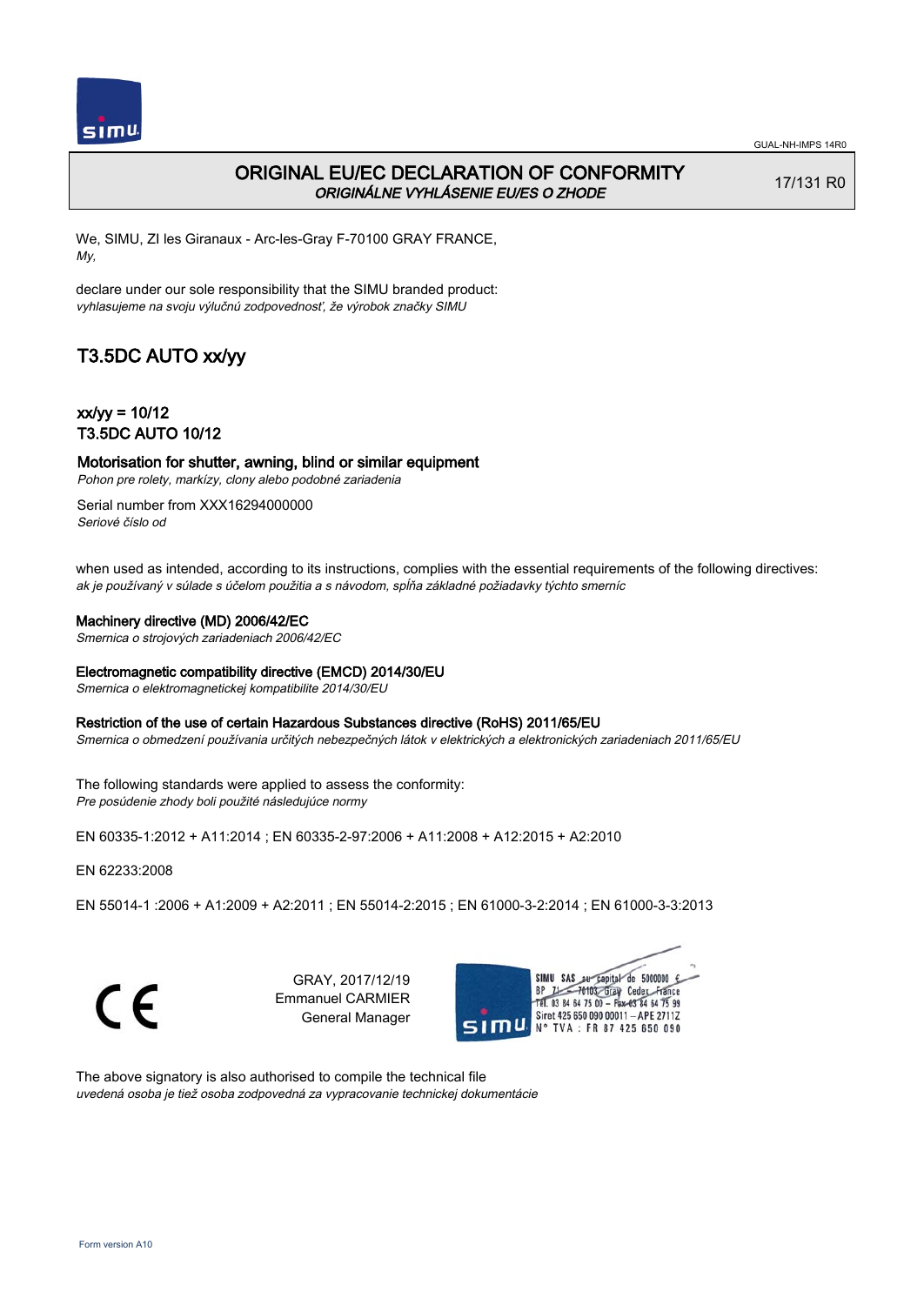

## ORIGINAL EU/EC DECLARATION OF CONFORMITY IZJAVA O SKLADNOSTI / IZJAVA O LASTNOSTIH

17/131 R0

We, SIMU, ZI les Giranaux - Arc-les-Gray F-70100 GRAY FRANCE, Mi,

declare under our sole responsibility that the SIMU branded product: S polno odgovornostjo izjavljamo, da izdelki blagovne znamke SIMU

# T3.5DC AUTO xx/yy

 $xx/yy = 10/12$ T3.5DC AUTO 10/12

## Motorisation for shutter, awning, blind or similar equipment

Motorizacija rolet, žaluzij, senčnikov in podobne opreme

Serial number from XXX16294000000 'Serijska številka

when used as intended, according to its instructions, complies with the essential requirements of the following directives: ko se uporabljajo v skladu z namembnostjo in navodili, ustrezajo bistvenim zahtevam naslednjih direktiv

#### Machinery directive (MD) 2006/42/EC

Direktiva o strojih 2006/42/EC

#### Electromagnetic compatibility directive (EMCD) 2014/30/EU

Direktiva o elektromagnetni združljivosti 2014/30/EU

#### Restriction of the use of certain Hazardous Substances directive (RoHS) 2011/65/EU

Direktiva RoHS 2011/65/EU

The following standards were applied to assess the conformity: Za preverjanje skladnosti so bili uporabljeni naslednji standardi

EN 60335‑1:2012 + A11:2014 ; EN 60335‑2‑97:2006 + A11:2008 + A12:2015 + A2:2010

EN 62233:2008

EN 55014‑1 :2006 + A1:2009 + A2:2011 ; EN 55014‑2:2015 ; EN 61000‑3‑2:2014 ; EN 61000‑3‑3:2013

C E

GRAY, 2017/12/19 Emmanuel CARMIER General Manager



The above signatory is also authorised to compile the technical file Podpisnik, naveden zgoraj, je pooblaščen tudi za pripravo tehnične dokumentacije